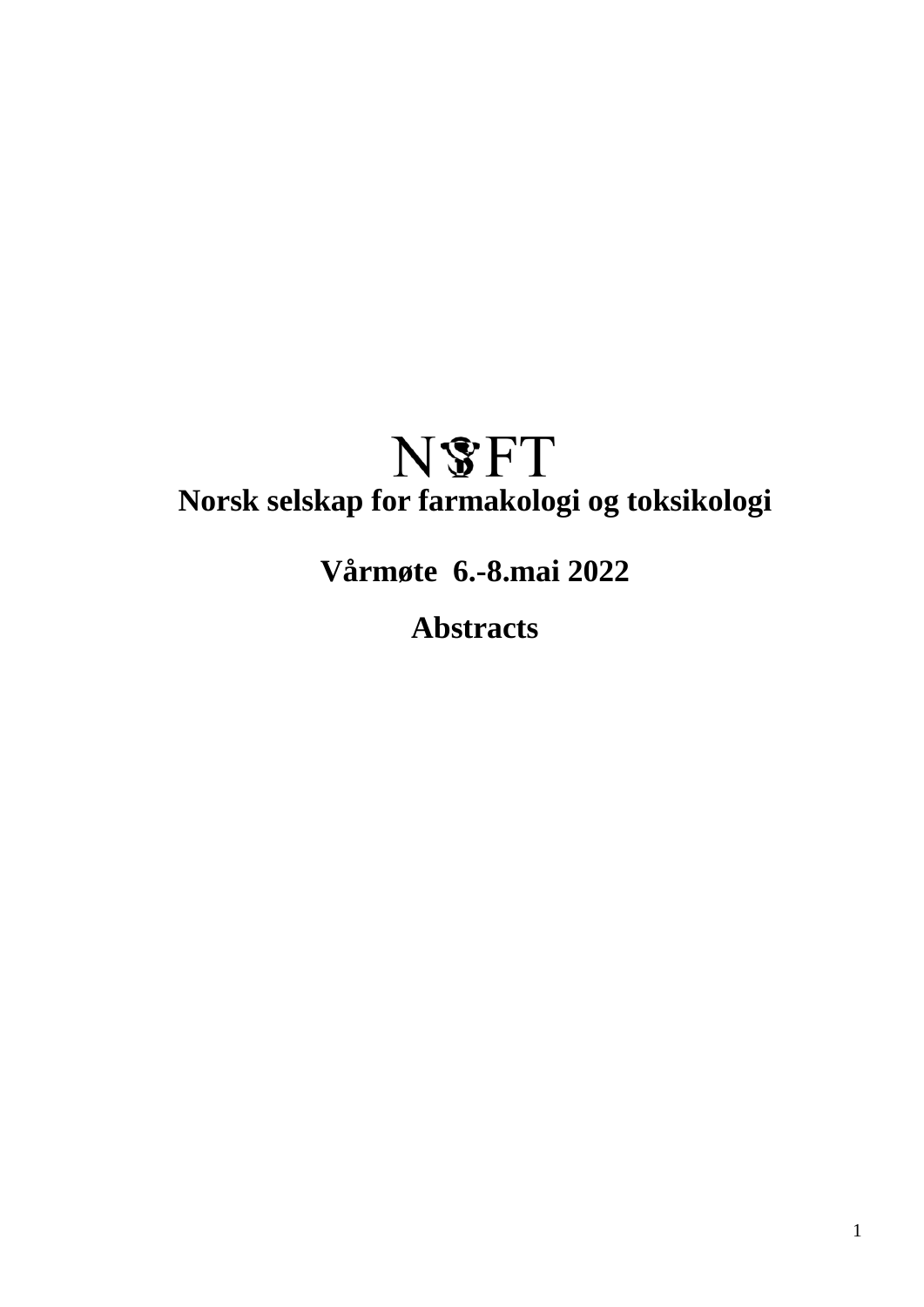# **Medicines shortages; why, who, what, how?**

Sayeh Ahrabi, Andreas Sundgren *Norwegian medicines agency sayeh.ahrabi@legemiddelverket.no*

Each of us have probably experienced some type of non-availability of a medicine. The availability of authorised medicines is a prerequisite for a well-functioning healthcare system, and naturally, increasing number of shortages is one of the major concerns among health authorities across the world. Any attempt to understand the root causes of shortages reveals a complex picture of a global supply chain. Various stakeholders seem to have very different – sometimes contradictory- perceptions of the actual root causes. Thanks to the Covid-19 pandemic, this global challenge has also attracted political attention leading to increased eagerness to find solutions and to be better prepared. This presentation will explore some major root causes of shortages as we know them today and give an overview of the initiatives at national and EU level to combat the problem. The complexity of the problem calls for more research in the field to help the authorities find sustainable solutions.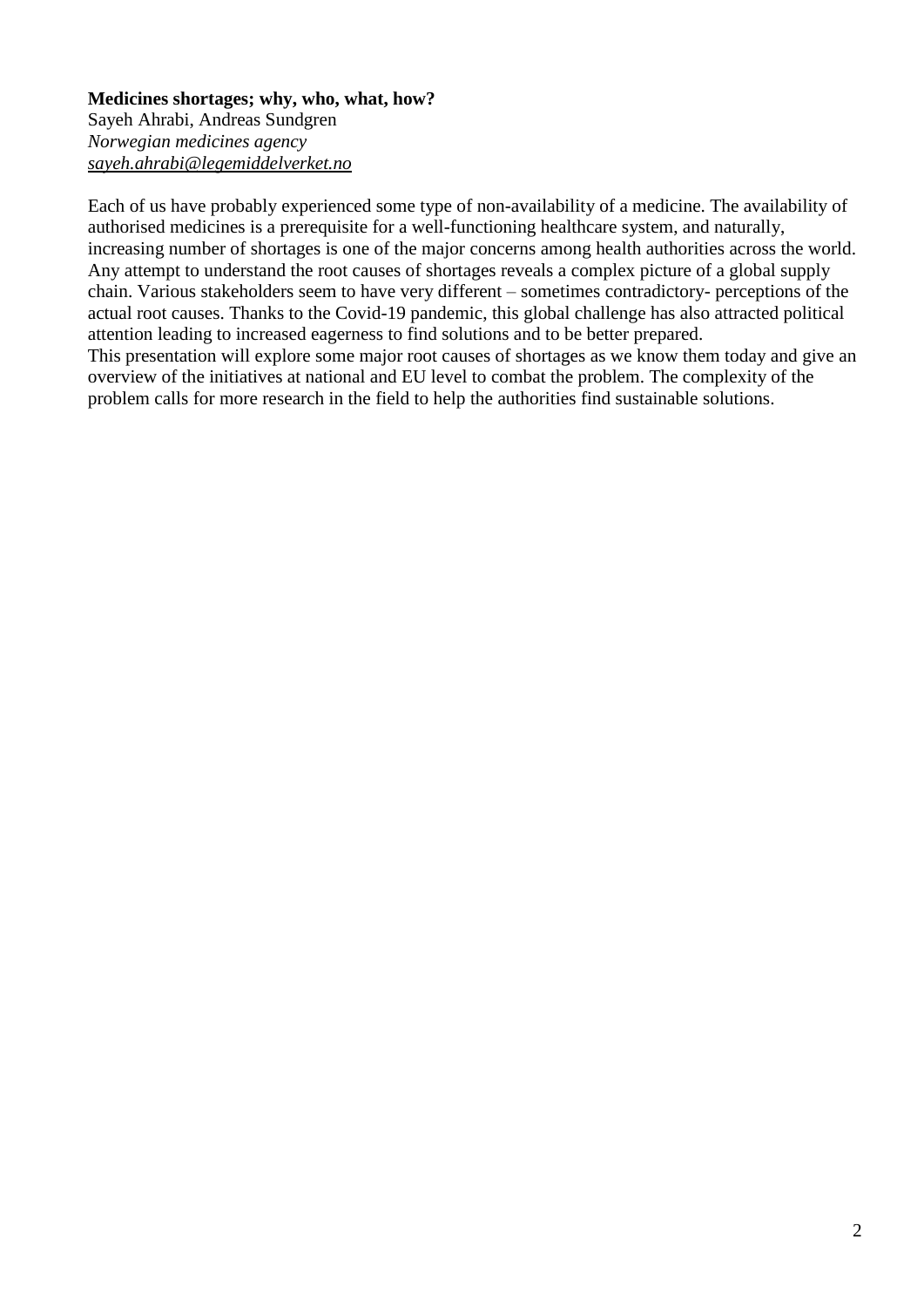#### **Targeting Aryl Hydrocarbon Receptor for Cancer Treatment and Improved Immunotherapy**

#### Jason Matthews, Professor

#### *Institute of Basic Medical Sciences, Department of Nutrition, University of Oslo*

Immunotherapy, a type of cancer therapy that targets the immune system, has recently shown unprecedented clinical outcomes. One of the most studied types of treatments is inhibition of the immune checkpoint proteins, programmed death receptor 1 (PD1) and its ligand, PDL1, which when engaged deactivate cancer killing T cells. Unfortunately, not all patients respond to immunotherapy, supporting the need for new treatment options. The aryl hydrocarbon receptor (AHR) is a liganddependent transcription factor that was initially identified as a key protein in the mediating the toxicity of environmental contaminants. Because of this, its potential as a therapeutic target was largely disregarded. AHR is now recognized to be an essential gatekeeper that integrates dietary, environmental, and endogenous signals to modulate immune cell homeostasis and promote immune suppression. AHR also exhibits cancer autonomous activity displaying tumour-specific pro-oncogenic and tumour suppressor-like functions which depend on context- and tumour-type. However, the immunosuppressive actions of AHR allow tumour cells to "hide" from immunosurveillance, suggesting that AHR inhibition would activate immune cells to better target cancer cells. We and others are currently pursuing the suitability of inhibiting AHR alone or in combination with immune checkpoint inhibitors to improve cancer therapy. Recently, the AHR target gene, poly-ADP-ribose polymerase 7 (PARP7; also known as TIPARP) has emerged as a potential anti-cancer therapeutic. PARP7 functions as a negative regulator of AHR but also as a negative regulator of type I interferon (IFN-I) signalling. Inhibition of PARP7 restores IFN-I signalling resulting in tumour regression in cancer models. These anti-tumour activities are due its effects on the immune system but also the proliferation of cancer cells. In this presentation, I will discuss the potential of AHR and PARP7 as anti-cancer therapeutics and provide insight into our studies on the roles of the AHR-PARP7 signalling axis in tumorigenesis.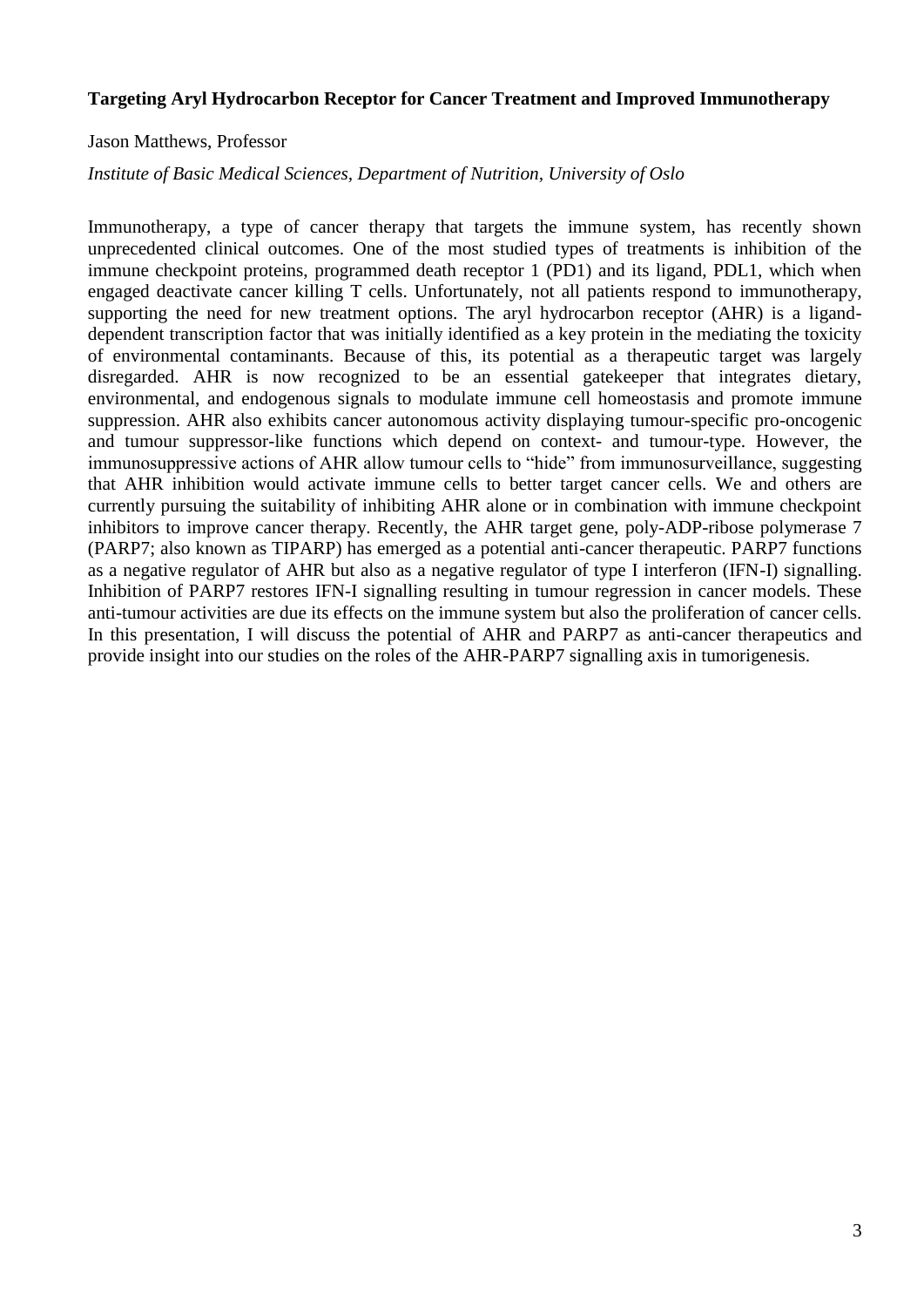## Økotoksikologi **EGGTOX: Increased understanding of the mechanistic effects of crude oil toxicity during early life stages of cold-water fish**

Elin Sørhus<sup>1</sup>, Carey Donald<sup>1</sup>, Charlotte Nakken<sup>2</sup>, Prescilla Perrichon<sup>3</sup>, Kai Kristoffer Lie<sup>1</sup>, Bjørn Henrik Hansen<sup>4</sup>, Lisbet Sørensen<sup>4</sup>, Sonnich Meier<sup>1</sup>

*1 Institute of Marine Research, Bergen*

*<sup>2</sup> University of Bergen*

*3 Institute of Marine Research, Austevoll*

*<sup>4</sup>SINTEF Ocean*

*elins@hi.no*

Crude oil impacts multiple processes in the developing organism and may result in adverse outcomes for the organism. The development and use of Adverse Outcome Pathways (AOPs) are important in a risk assessment process. Developing AOPs means understanding how exposure to oil components affect the organism and triggers a cascade of detrimental events such as reduced survival or growth. Increased knowledges of how and which oil components affect various processes in the organism gives us a better ability to predict long-term effects.

Crude oil is a complex environmental mixture. To identify which components, or fractions of the oil are causing cardiac toxicity, we exposed early embryonic stages of Atlantic haddock (*Melanogrammus aeglefinus*) to both single oil components and oil fractions. We also exposed early stages of Atlantic haddock, Atlantic cod (*Gadus morhua*), Atlantic halibut (*Hippoglossus hippoglossus*), Saithe (*Pollachius virens*) and Polar cod (*Boreogadus saida*) to crude oil to evaluate species specific sensitivities. By using a frequent sampling regime, we aimed to evaluate genetic markers and link them more strongly to the outcome for the organism. The downstream effects of cardiac function on eye development were further assessed by dissecting 3-day-old haddock larvae that had been exposed to either whole crude oil, a cardiotoxic oil component, or a known blocker of cardiac function.

The project has provided an increased understanding of how oil pollution affects the organism, which can differ among species. Furthermore, the results demonstrate that the serious detrimental effects of oil pollution cannot be attributed to individual components or individual fractions of the oil, and that mixture effects have a strong role.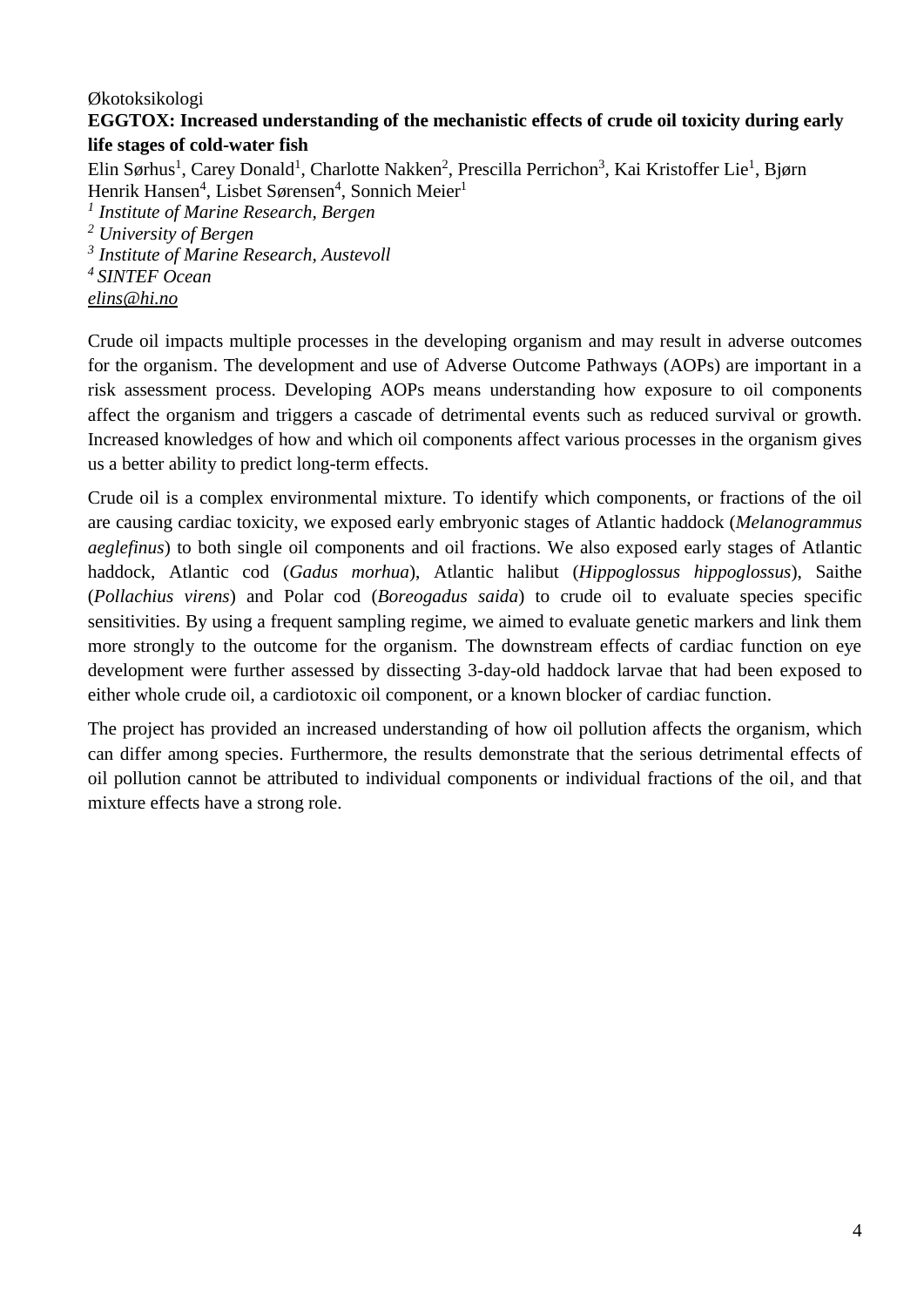#### **Atlantic cod receptor-based reporter bioassays for assessing environmental toxicity of sediments, effluents and chemicals - outcomes from the dCod 1.0 project**

Anders Goksøyr<sup>1</sup>, Siri Øfsthus Goksøyr<sup>1</sup>, Rune Storli<sup>1</sup>, Ingrid Beate Øpstad Fredriksen<sup>1,4</sup>, Bjørn Einar Grøsvik<sup>2</sup>, Aasim Ali<sup>2</sup>, Fekadu Yadetie<sup>1</sup>, Bjørn Henrik Hansen<sup>3</sup> & Odd André Karlsen<sup>1</sup>

<sup>1</sup>Dept of Biological Sciences, University of Bergen, Norway; <sup>2</sup>Institute of Marine Research, Bergen, Norway; <sup>3</sup>SINTEF Ocean, Trondheim, Norway; <sup>4</sup>NIRAS A/S, Allerød, Denmark

Among the goals of the dCod 1.0-project was to develop methods that can be useful in assessing the health of the Ocean in various contexts, e.g. as tools for environmental monitoring and risk assessment. In the Adverse Outcome Pathway (AOP) framework, the molecular initiating event (MIE) represents the binding of the toxicant to its target, often a receptor inside a cell or on the cellular surface. MIEs lead to a cascade of downstream key events (KE), which can result in an adverse outcome, i.e. toxicity. The aryl hydrocarbon receptor (Ahr) and the nuclear receptors (NRs) comprise important MIE targets for environmental pollutants. These receptors are able to bind and be activated by a wide range of xenobiotic chemical compounds, acting as xenosensors, and as transcription factors their modulation may lead to physiological perturbation representing endocrine and metabolic disruption.

Knowledge about the specificity and sensitivity of xenosensors in wildlife in general, and in key indicator species in particular, is an important aspect of ecotoxicological research. This knowledge is also the basis for developing receptor-based bioassays for use in environmental monitoring and toxicity testing. The Atlantic cod (*Gadus morhua*) is a fish species of high importance in pelagic and coastal ecosystems of the North Atlantic, as well as in Norwegian fisheries. It is also a widely used indicator species in environmental monitoring programs in Europe.

In the dCod 1.0 project (2016-2021) we have cloned and characterized the two cod Ahrs as well as a number of cod NRs. For each receptor, we have established a luciferase gene reporter assay (LRA), where single compounds, mixtures, and environmental extracts have been tested. Using this battery of LRAs, we have shown how 11 different bisphenol A (BPA) analogs present similar, and sometimes stronger, endocrine disrupting properties, by activation of the cod estrogen receptor (Er) and androgen receptor (Ar). Using extracts from sediments representing a gradient of pollution from the inner parts of Byfjorden in Bergen to relatively pristine reference sites, we observed strong receptor activation at the more polluted sites. In the PW-exposed project, we are characterizing the toxicity of produced water from petroleum production using an effect-directed analysis (EDA) approach with fractionated extracts, pinpointing specific fractions with the highest Ahr activating potency for chemical identification. A similar fractionation and EDA approach has been initiated with the most polluted urban sediments in an ongoing MSc project. Furthermore, effluents from sewage treatment plants in Bergen have been tested in our receptor bioassays, indicating potential biological effects in the recipients.

Together, our results demonstrate that a battery of receptor-based bioassays are useful in environmental monitoring and toxicity testing, at the same time advancing our knowledge of environmental risk from various complex pollution sources.

*The studies were funded by the Norwegian Research Council through the projects dCod 1.0 (248840), iCod 2.0 (244564), and PW-exposed (280511).*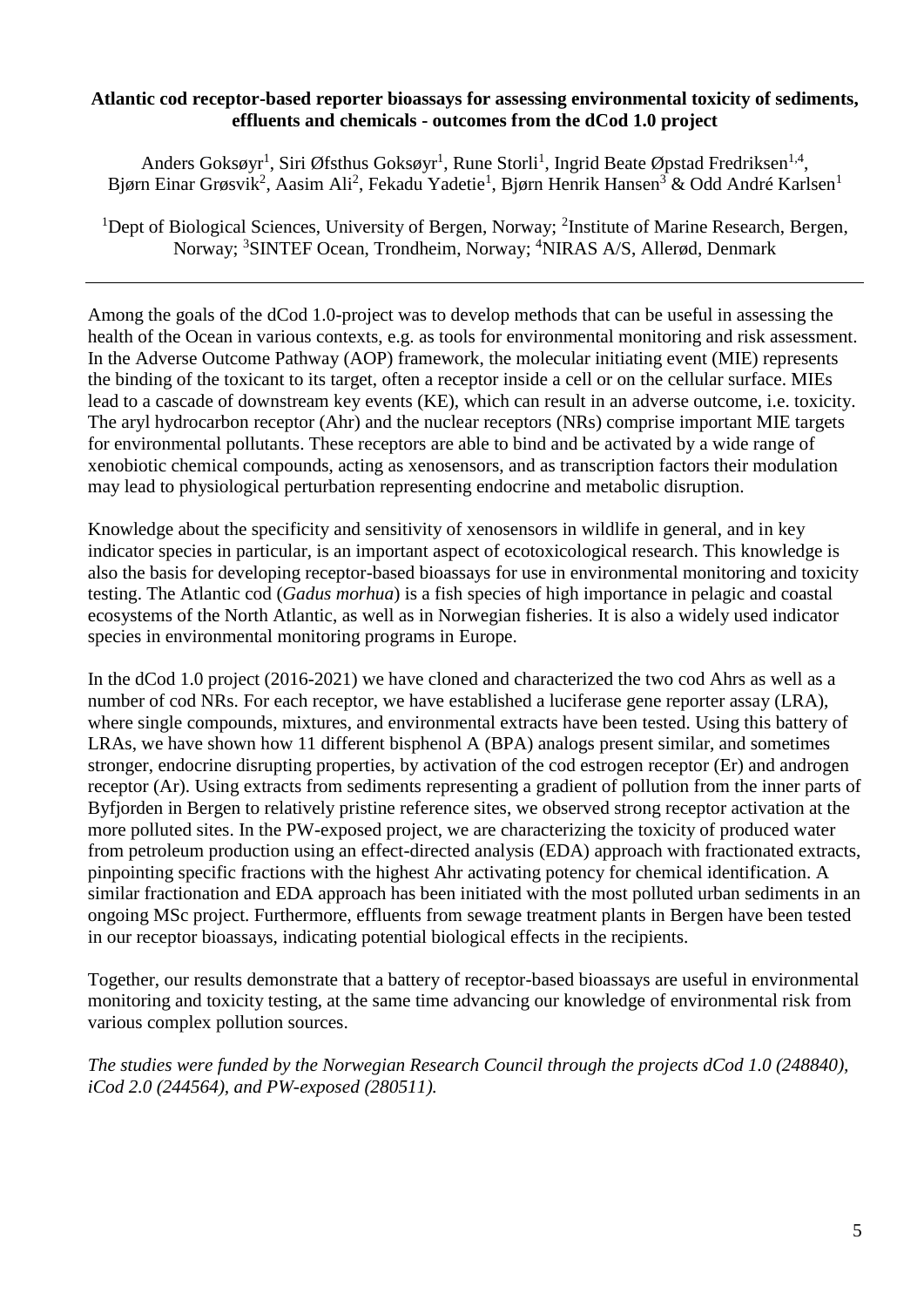# Toksikologi **A bronchial cell culture model to investigate toxicological effects of particulate matter**

#### Espen Mariussen $<sup>1</sup>$ </sup>

*<sup>1</sup> Norwegian Institute of Public Health, Department of Air and Noise*

## *Espen.mariussen@fhi.no*

## *Background*

Air pollution is considered as one of the main causes of early deaths. Diseases linked to air pollution include respiratory infections, chronic obstructive pulmonary disease, ischemic heart disease, lung cancer and stroke. The respiratory system is the first target of exposure and substantial work has been performed to develop advanced 3D lung models to investigate effects and mechanisms of action of various types of air pollutants. 3D cellular models, consisting of two or more different cell types, is considered to be closer to simulate a real organ and can be useful alternatives to animal studies.

## *Methods*

Human epithelial (Calu-3), endothelial (EaHy926), immune cells (THP1) and liver cells (HePG2) were cultivated according to recommended procedures. The endothelial and epithelial cells were seeded om transwell insert. In a tri-culture model differentiated THP1 macrophages was infiltrated with the epithelial cells. The day before use the epithelial cells were put at air liquid interface (ALI) conditions. In some models, liver cells and THP1 monocytes were seeded on the basolateral side of the insert to simulate exposure to secondary organs. The co-cultures were exposed at ALI for aerosolized particles in a Vitrocel exposure system. Cell viability (alamar blue and LDH), cytokine formation (ELISA) and CYP expression (qPCR) were analyzed.

#### *Results*

The 3D lung models at ALI were vulnerable to desiccation when cultivated om 0.4  $\mu$ m membranes, therefore 1 µm membranes were chosen. A high trans epithelial resistance (TEER) was established indicating development of gap junctions. Lactate dehydrogenase accumulated in the culture medium during cultivation, which encourage frequent medium shifts. Exposure to diesel particle induced CYP expression both in epithelial and endothelial cell in the coculture as well as in secondary exposed HepG2 liver cells. Only minor effects on cytokine expression and formation were observed, which can be attributed to the long exposure time of 24 h.

## *Conclusions*

Advanced lung models with a mix of cell types can be useful for the investigation of the effects of airborne particles and chemicals on the lung and enable assessment of interactions within a multicellular environment. The complexity of a 3D co-culture model raises, however, attention on how the different cell types interact, their resistance against desiccation when at ALI and other features such as type, and volume used of culture medium. Preliminary experiments indicate that the 3D lung model is suitable for the investigation of airborne particles, such as permeation through the epithelial and endothelial membrane barrier, and effects on secondary exposed cells.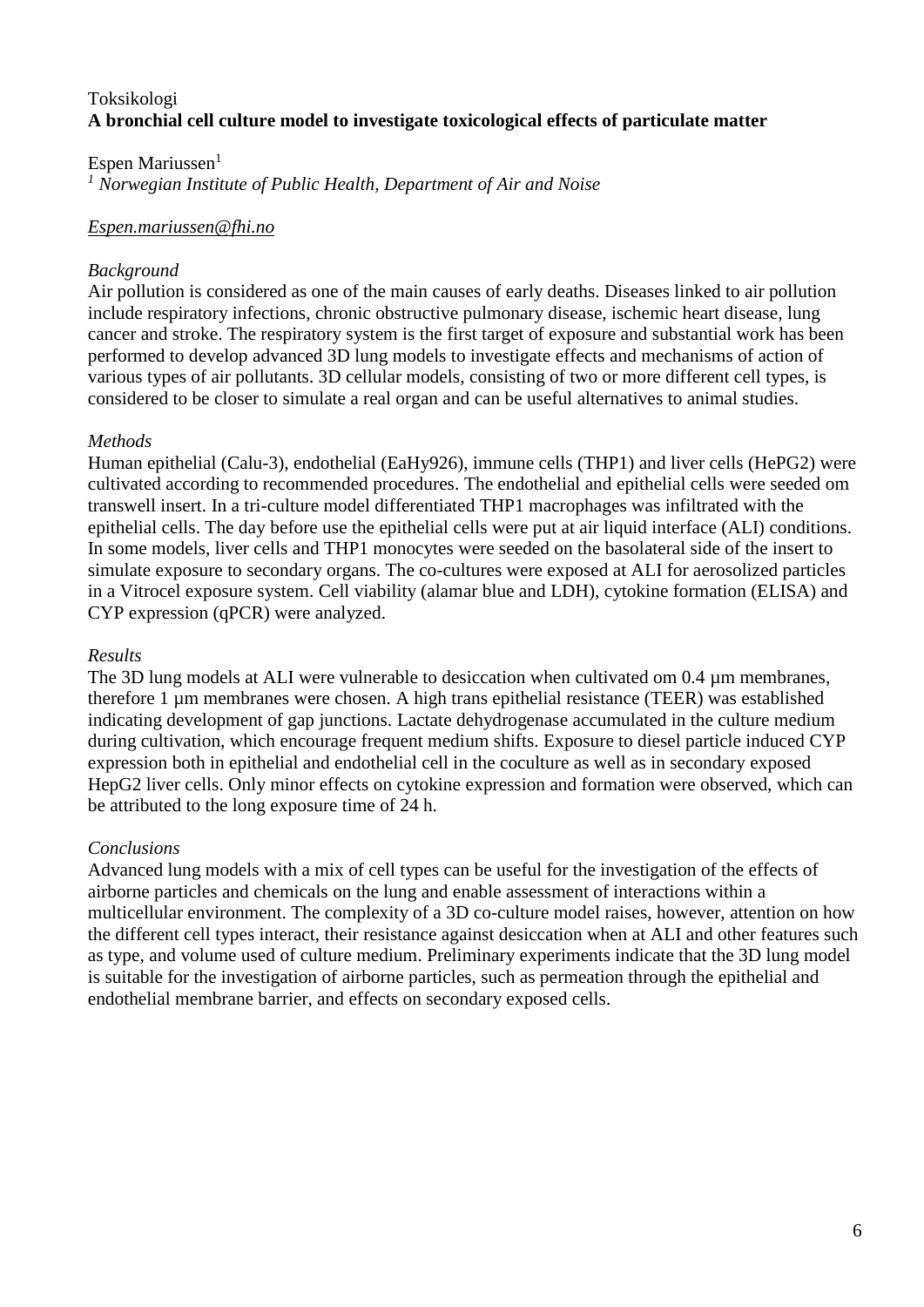# Økotoksikologi

**Intrinsic clearance efficiency of the three-dimensional rainbow trout (***Oncorhynchus mykiss***) hepatocyte model when assessing three different fragrance chemicals**  $Maria$  T. Hultman<sup>1</sup>, Prem Chand<sup>1,2</sup>, Lu Hostettler<sup>3</sup>, Karina Petersen<sup>4</sup>, Heike Laue<sup>3</sup> and Adam Lillicrap <sup>1</sup>

<sup>1</sup>Norwegian Institute for water research (NIVA), Økernveien 94, 0579 Oslo, Norway.

<sup>2</sup>University of Oslo, Problemveien 7, 0315 Oslo, Norway.

<sup>3</sup>Givaudan Schweiz AG, Kemptpark 50, 8310 Kemptthal, Switzerland.

<sup>4</sup>Norwegian Environmental Agency, Grensesvingen 7, 0661 Oslo, Norway.

E-mail contact: [Mariatherese.Hultman@niva.no](mailto:Mariatherese.Hultman@niva.no) 

## *Introduction and Aim*

Hydrophobic chemicals which are not biotransformed have the potential to bioaccumulate in tissue and lipid reservoirs of aquatic organisms such as fish, causing both short and long-term biological effects. The assessment of a chemical's potential to bioaccumulate in fish requires determination of its physicochemical properties (e.g. log Kow) as a screening method or conventional animal (*in vivo*) test methods (OECD TG 305). Due to ethical and economical concerns, the development of alternative methods to measure *in vitro* biotransformation rates in primary hepatocytes (RT-HEP) and S9 fractions (RT-S9) from rainbow trout were established (OECD TG 319A/B) to improve existing *in silico* predictions. Due to the limited lifetime of RT-S9 and RT-HEP, these assays are not suitable to measure very slowly biotransformed chemicals. Three dimensional hepatic spheroids from rainbow trout (RT-SPH) with a longer assay duration has recently developed. The aim of this study was to determine the biotransformation rates of three different fragrance chemicals (log Kow 4.5-5.1) using RT-SPH, one slowly (Cashmeran, CASH), one moderately (Ambrofix, AMB) and one rapidly (Cyclohexyl salicylate, CS) biotransformed in the TG 319 A/B assays. The RT-SPH viability was measured during the full period of incubation (0-72 h) and decrease of the parent chemicals in active and heat-inactivated spheroids analysed by GC-MS. The *in vitro* intrinsic clearance rates (CL<sub>IN VITRO,INT</sub>) were compared amongst RT-SPH, RT-S9 and RT-HEP.

## *Results*

The RT-SPH were viable and a log-linear depletion was obtained during the whole period of incubation (up to 72 h) for all chemicals tested. Around 50% of the initial amount of CS, AMB and CASH was biotransformed between 4 and 48 h. Decrease in the heat-inactivated control was negligible (<20%) for all three chemicals. The CL<sub>IN</sub> VITRO,RT-SPH rates of AMB and CS were 5- and 25- fold lower, compared to the RT-HEP CLIN VITRO,INT. CASH, which is slowly biotransformed in both RT-S9 and RT-HEP, displayed a similar CL rate in the RT-SPH. However, extrapolation to the *in vivo* whole body biotransformation rate  $(K_B)$  displayed the RT-HEP and RT-S9 (0.05 and 0.06/d, respectively) underestimated the *in vivo*  $K_B$  (2.11/d) which was derived from the BCF by a factor of ca. 35-40, whereas RT-SPH did so by a factor of 5 (0.43/d).

## *Conclusion*

The RT-SPH are highly metabolically competent for at least 72 h and may better reflect the *in vivo* scenario when measuring compounds with slow CL rates.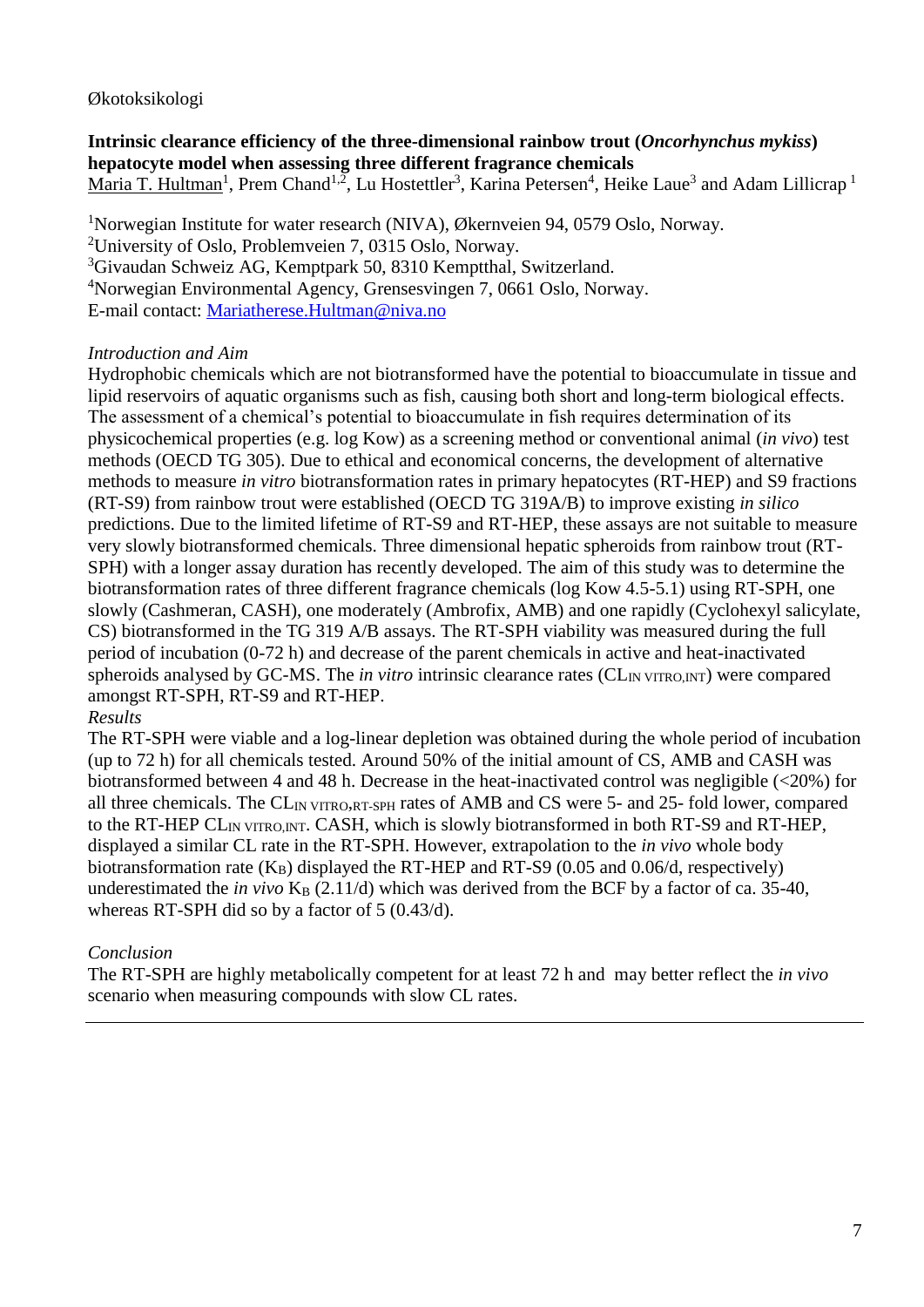## **A binary mixture of PFOS and PFOA elicits a potentiating effect on the peroxisome proliferatoractivated receptor alpha 1 (PPARa1) from Atlantic cod (***Gadus morhua***)**

Odd André Karlsen<sup>1</sup>, Sofie Söderström<sup>1</sup>, Roger Lille-Langøy<sup>1</sup>, Fekadu Yadetie<sup>1</sup>, Mateusz Rauch<sup>2</sup>, Ana Milinski<sup>2</sup>, Annick Dejaegere<sup>2</sup>, Roland Stote<sup>2</sup>, and Anders Goksøyr<sup>1</sup>

*<sup>1</sup>Department of Biological Sciences, University of Bergen, Norway 2 Integrated Structural Biology Department, Institut de Génétique et de Biologie Moléculaire et Cellulaire, University of Strasbourg, France.*

## *Odd.karlsen@uib.no*

Per- and polyfluoroalkyl substances (PFAS) are a group of man-made compounds that have been widely used in consumer and industrial products. Perfluoroalkane sulfonic acids (PFSA) and perfluoroalkyl carboxylic acids (PFCA) are two major classes of PFAS, which include perfluorooctanesulfonic acid (PFOS) and perfluorooctanoic acid (PFOA), respectively. Many PFAS molecules possess both bioaccumulating and biomagnifying properties, and have recently been detected in marine teleosts, including Baltic cod and Atlantic cod. Furthermore, it has been shown that some PFAS can bind and activate peroxisome proliferator-activated receptors (PPARs), which have a major role in the regulation of lipid- and carbohydrate metabolism in vertebrates. Using an *in vitro* luciferase reporter gene assay, we have found that Atlantic cod PPARa1 was transactivated by the carboxylic acids PFHxA, PFOA, PFNA, as well as the sulfonic acid PFHxS, while PPARa2 was not activated by any of these compounds. Homology modeling, molecular docking and molecular dynamics simulations (MD) of PFOS, PFOA, PFNA and PFHxA complexed to the PPARa1 and PPARa2 ligand-binding domains (LBD) supported the experimental data, suggesting that PFHxA, PFOA and PFNA more significantly stabilized the omega loop region of the LDB in PPARa1 than in PPARa2, while PFOS did not stabilize this region in neither subtype. Intriguingly, a binary mixture of PFOS and PFOA produced both a higher activation of PPARa1 and lowered the EC<sub>50</sub> compared to the activation by PFOA alone. Ligand docking analyses of double-ligand complexes identified a putative allosteric binding site situated near the ligand binding pocket and the omega loop in the AF-2 region. Subsequent MD simulations of the gmPPARa1 complex revealed that the hydrophobic fluorocarbon chain locates to a hydrophobic pocket, and that binding of PFOS in this alternative binding site leads to further stabilization of the omega loop region, leading to a more structurally stable ligand binding domain and, in particular, the region near the coactivator binding site. Thus, although not active by itself, binding of PFOS to this second allosteric binding site gives rise to an unforeseen interaction effect that potentiates gmPPARa1 activity, putatively by stabilizing an active conformation of the receptor. Thus, exposure of Atlantic cod to PFAS individually, or in mixtures, could potentially modulate the lipid- and carbohydrate metabolism by directly interfering with PPARa1. Importantly, also PFAS that do not act as PPARa agonists may modulate receptor activity via binding to allosteric binding sites.

The project was funded by the Research Council of Norway grant iCod 2.0 (project no. 244564) and dCod 1.0 (project no. 248840).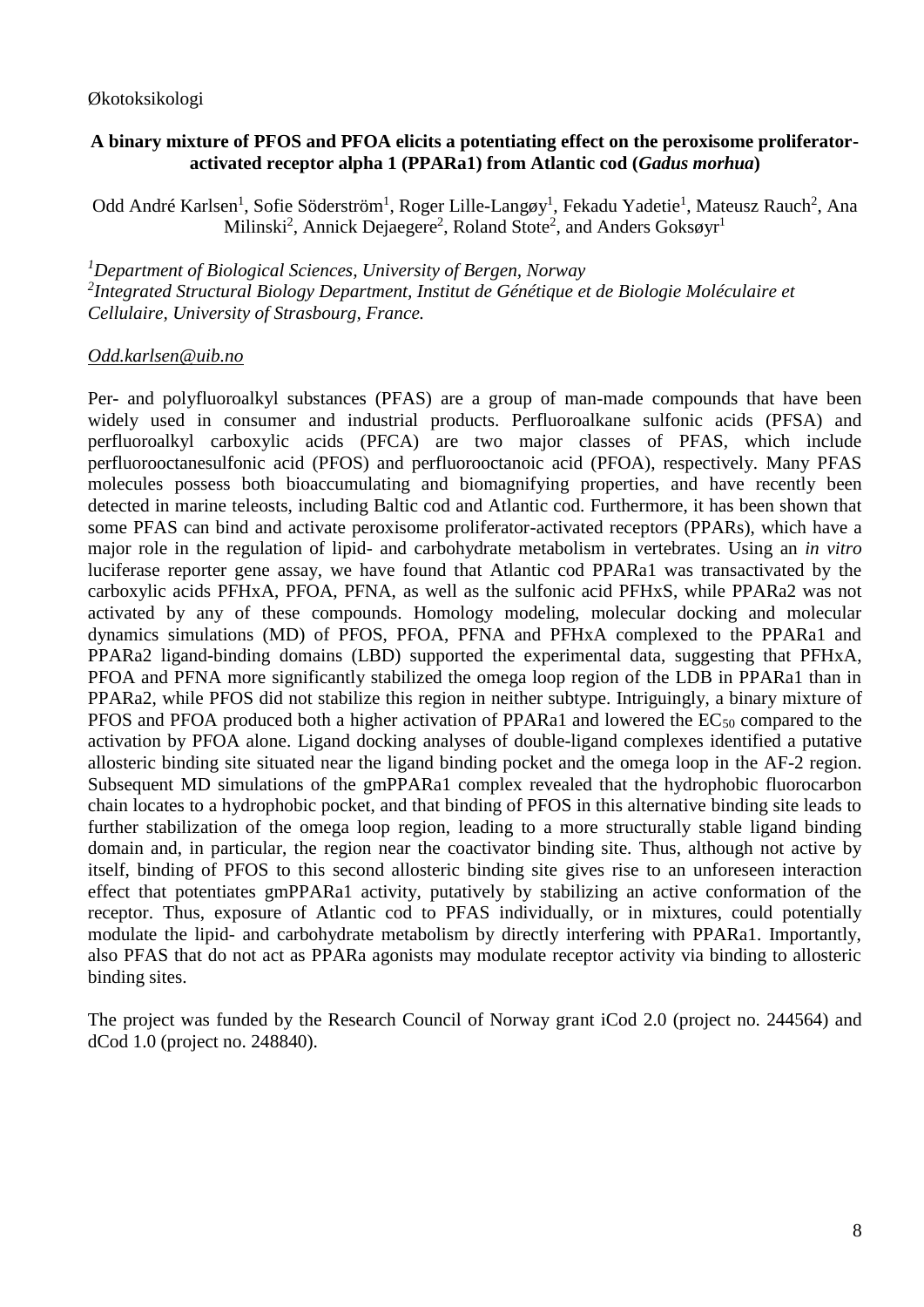# Toksikologi

# **Mechanisms of carcinogenic potential of occupational exposure to manufactured nanomaterials**

Mayes Alswady-Hoff STAMI – The National Institute of Occupational Health in Norway *mayes.kasem@stami.no*

Telomers are protective structures that are important in preventing genome instability. Telomere shortening can result in cellular senescence and in increased level of genome instability, which is in turn a key event in numerous of cancer types. Despite this, a limited number of studies have focused on the effect of nanomaterial exposure on telomere length as a possible mechanism in cancer development.

# Method

In this study, effects of long-term exposure to multi-walled carbon nanotubes (MWCNT) on telomere length were investigated in mice exposed by intrapleural injection and in the lung epithelial and mesothelial cell lines. In addition, cell cycle, apoptosis and regulation of genes involved in DNA damage repair were assessed.

## Results

Pleural injection of the MWCNT, Mitsui-7 and NM-401 led to infiltration of inflammatory cells in the pleura as well as mesothelial cell hyperplasia. These histological alterations were accompanied by deregulation of genes involved in fibrosis and immune cell recruitment, as well as a significant shortening of telomeres in the pleura and the lung. Assessment of key mechanisms involved in development of cancer in vitro confirmed that long-term exposure to the long MWCNT NM-401 led to telomere shortening in epithelial cells, which was coinciding with G1-phase arrest and enhanced apoptosis.

## Conclusion

Altogether, our data show that telomere shortening resulting in cell cycle arrest and apoptosis may be an important mechanism in long MWCNT-induced fibrosis and consequent carcinogenesis.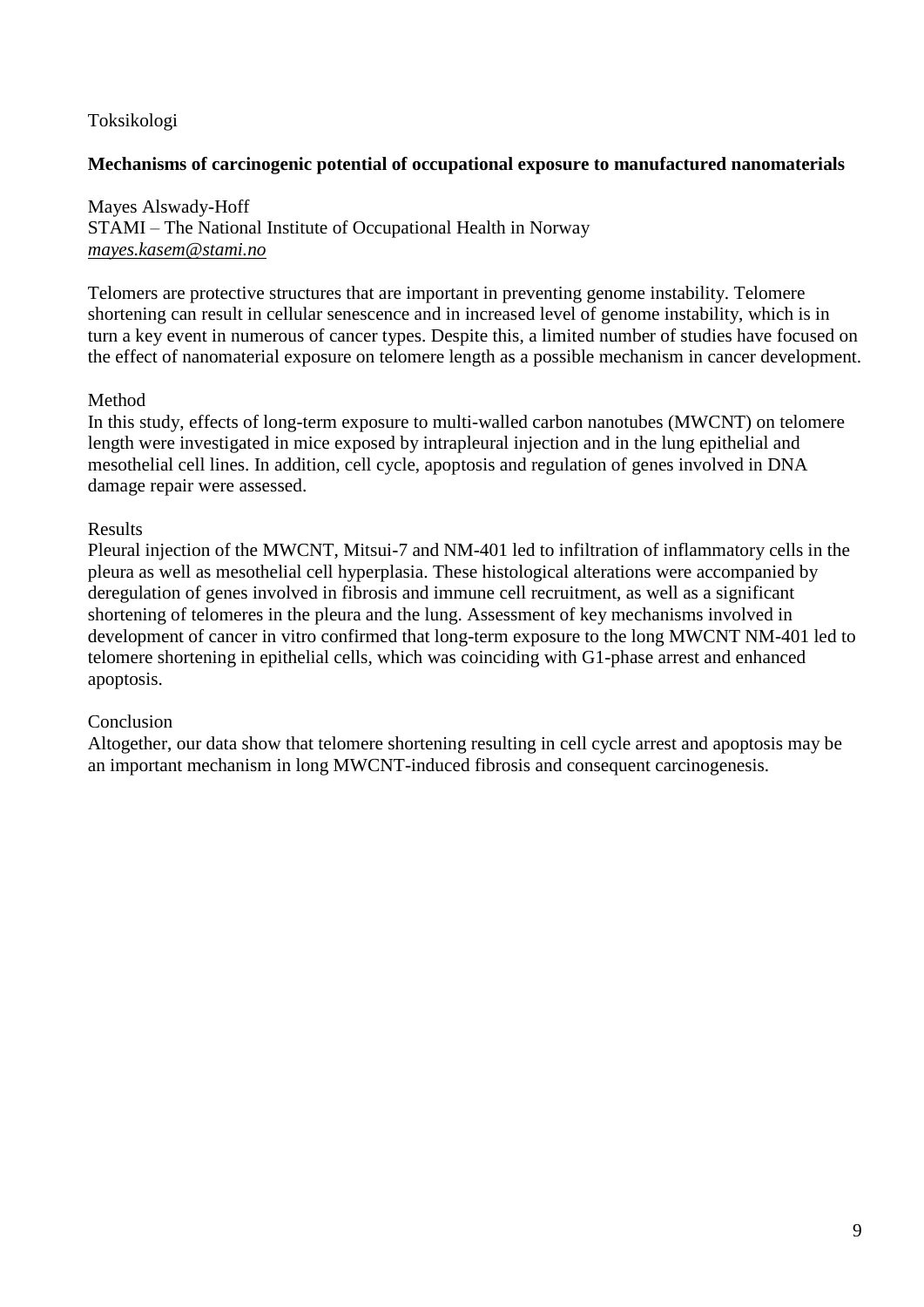## Environmental toxicology

#### **Using fin whale fibroblasts in toxicological studies**

Anne Hareide Lund<sup>1</sup>, Fekadu Yadetie<sup>1</sup>, Odd André Karlsen<sup>1</sup>, Heli Routti<sup>2</sup>, Anders Goksøyr<sup>1</sup> *<sup>1</sup>Department of Biological Sciences, University of Bergen, Norway <sup>2</sup>Norwegian Polar Institute, Fram Centre, Tromsø N-9296, Norway* anne.lund@student.uib.no

#### *Background*

Fin whales (*Balaenoptera physalus*) and other marine mammals can be exposed to and affected by persistent environmental toxicants that accumulate and biomagnify throughout the food chain. Studies show the presence of several organic toxicants in these animals (1,2). The goal of this study is to improve the knowledge about toxicological responses in fin whale by studying fin whale fibroblasts.

#### *Methods*

Firstly, two different culturing conditions were tested to find optimal growth conditions for the fibroblast cells. Secondly, the cells will be used in exposure experiments with various environmental toxicants and toxicant cocktails. Lastly, we will attempt to reprogram the cells into mesenchymal stem cells (MSCs) using the MSC inducing cocktail of Lai *et al.*<sup>3</sup> and further differentiate them into other cell types (e.g., adipocytes).

#### *Results*

The two growth conditions tested were (1) adding basic Fibroblast Growth Factor (bFGF) to the culture medium and (2) growing the cells on a collagen coated surface. Adding bFGF showed a marked increase in growth rate. The cells hit full confluency several days before the controls. Collagen coating had no apparent effect on growth rate, the cells hitting confluency around the same time as the controls. Exposure of the cells to benzo[a]pyrene has been done and western blotting and qPCR have been done for cytochrome P4501A1 (CYP1A1) protein and mRNA analysis. The western blot showed no increased synthesis of CYP1A1, and the qPCR results currently shows no increased transcription of the *cyp1a1* gene. Cells induced into MSCs showed a morphological change. However, qPCR analysis with genes specific to MSCs showed no increased transcription of the genes.

## *Conclusion*

Adding bFGF to the culture medium gives better growth conditions for the fibroblast cells. Collagen coating showed no significant improvements. The cells seem to only grow for about 6–8 passages. There was a morphological difference between reprogrammed cells and the control, though there are no concrete data supporting that change did happen.

## *Referanser*

- 1. AMAP, AMAP Assessment Report 2015: Temporal trends in persistent organic pollutants in the Arctic. 2016. p. vi+71pp.
- 2. Tartu S, Fisk AT, Götsch A, Kovacs KM, Lydersen C, Routti H, 2020, 'First assessment of pollutant exposure in two balaenopterid whale populations sampled in the Svalbard Archipelago, Norway', *Science of the Total Environment*, p. 137327.
- 3. Lai, P. L. *et al.* 2017, 'Efficient generation of chemically induced mesenchymal stem cells from human dermal fibroblasts', *Scientific Reports*, 7, pp. 1–13

This study is financed by Framsenterets Flaggskip-project "Cellular responses to contaminant exposure in marine mammals from the Arctic», project nr. 462/602019 to Norwegian Polar Institute.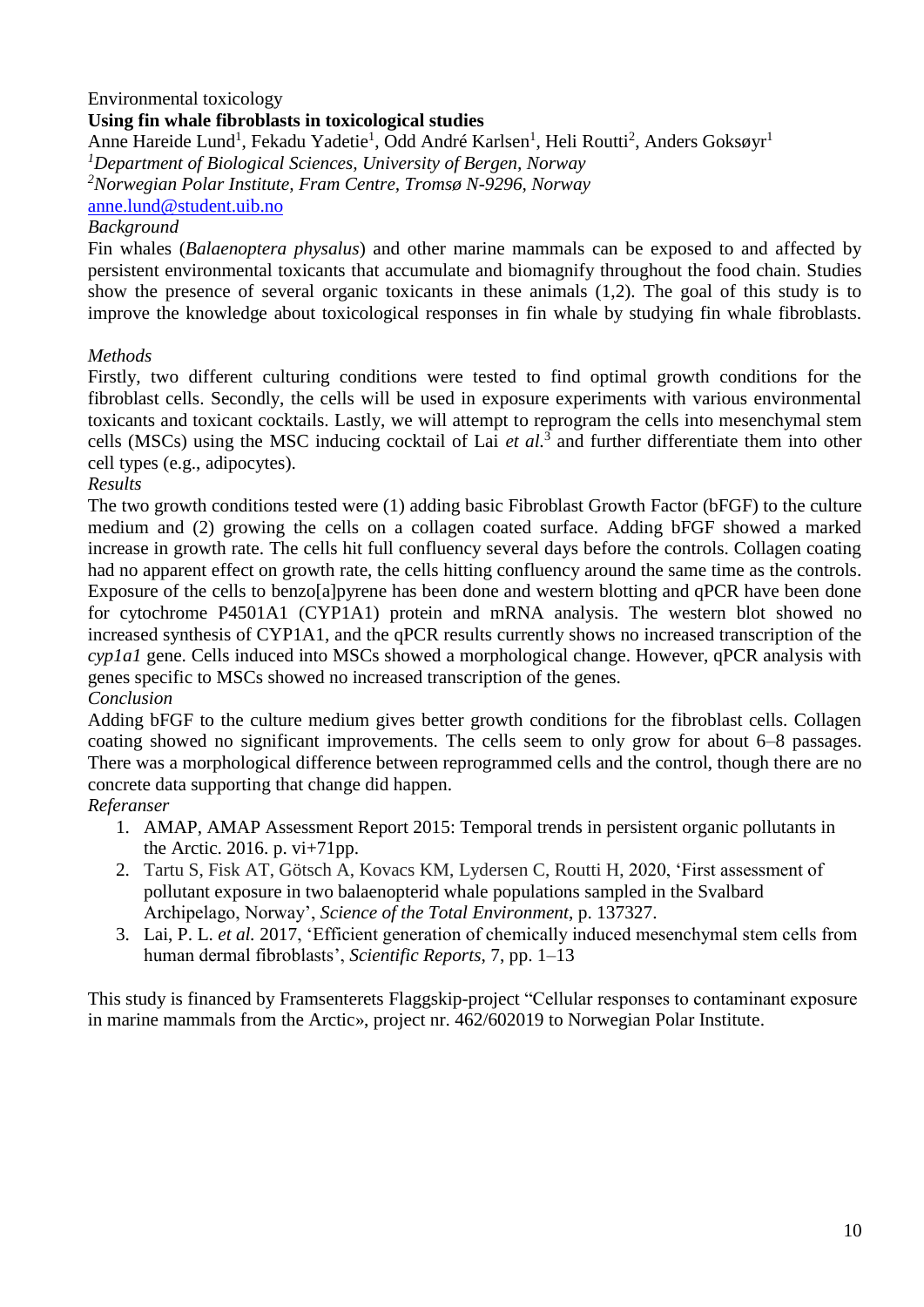# Toxicology

# **Sustainable cereal production reduces important** *Fusarium* **mycotoxins**

# Aksel Bernhoft<sup>1</sup>, Juan Wang<sup>2</sup>, Carlo Leifert<sup>3</sup>

*<sup>1</sup>Norwegian Veterinary Institute, [aksel.bernhoft@vetinst.no;](mailto:aksel.bernhoft@vetinst.no) <sup>2</sup>School of Agriculture and Biology, Shanghai Jiao Tong University, China; <sup>3</sup>SCU Plant Science, Southern Cross University Lismore, Australia*

# *Background*

Mycotoxins in cereals constitute major problems for animal and human health worldwide. *Fusarium* moulds attack growing cereals species and are considered the most important source of mycotoxins such as deoxynivalenol (DON), zearalenone (ZEA), T-2 toxin and HT-2 toxin in small grains in temperate climates.

# *Method*

Available knowledge on the impact of production systems, organic versus conventional, and the influence of specific agronomic parameters on the occurrence and concentrations of DON, ZEA and T-2/HT-2 in wheat, oats, barley and rye are presented. The agronomic factors associated with *Fusarium* mycotoxin risks are discussed in the context of the needs for sustainable cereal production.

# *Results*

Most studies of acceptable scientific quality that compared mycotoxins in organic and conventional cereal production reported lower *Fusarium* mycotoxin concentrations in organic compared to conventional cereals. Specifically, 24 comparisons reported lower mycotoxin level in organic production, 16 detected no significant difference, whereas only two comparisons found higher level in organic production. When the mean concentrations of DON, ZEA and T-2/HT-2 from all studies were compared, conventionally produced cereals had 62, 110 and 180 % higher concentrations than organic cereals. Previous studies suggest that diverse crop rotations, high soil organic matter content and microbial/biological activity are associated with lower *Fusarium* mycotoxin concentrations, whereas high mineral nitrogen fertiliser, specific fungicides, herbicides and tillage are not means that seem to reduce the risks of *Fusarium* mycotoxin levels in cereals.

# *Conclusion*

The management of *Fusarium* moulds and mycotoxins requires a preventative, integrated and holistic agronomic approach.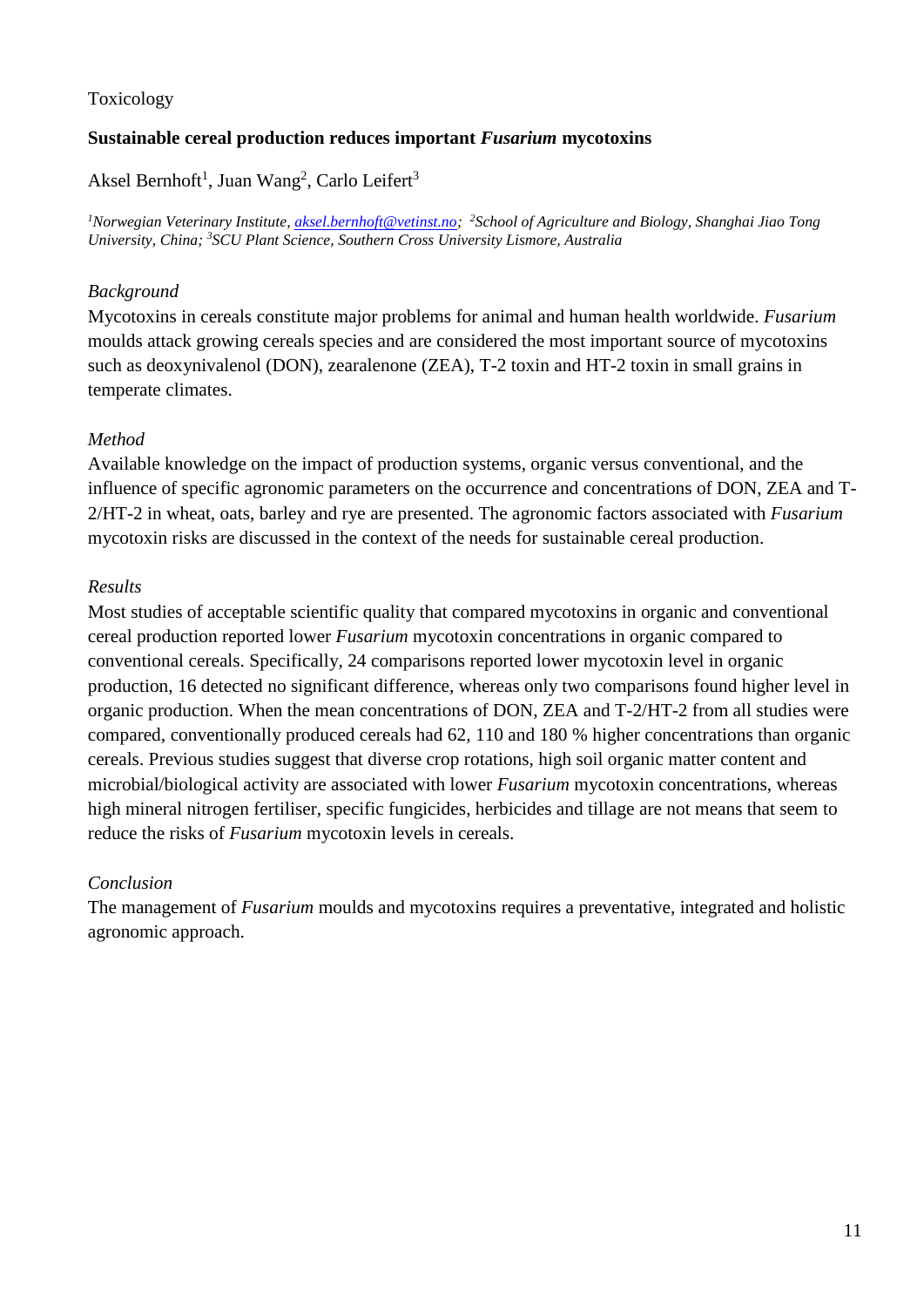# Toxicology

# **Loss of AHR reduces pancreatic cancer cell migration**

Inga Dæhlen Bøhn<sup>1</sup>, Ninni Elise Olafsen<sup>1</sup>, Žilvinas Dambrauskas<sup>2</sup>, Antanas Gulbinas<sup>2</sup>, Toivo Maimets<sup>3</sup>, Indrek Teino<sup>3</sup>, Kristaps Jaudzems<sup>4</sup>, Paola Cappello<sup>5</sup>, and Jason Matthews<sup>1,6</sup>

*Dept of Nutrition, Institute of Basic Medical Sciences, University of Oslo, Oslo, Norway. Dept. of Surgery, Lithuanian University of Health Sciences, Kanas, Lithuania. Institute of Molecular and Cell Biology, University of Tartu, Tartu, Estonia. Latvian Institute of Organic Synthesis, University of Latvia, Riga, Latvia. Dept. Molecular Biotechnology and Health Sciences, University of Turin, Torino, Italy. Dept of Pharmacology and Toxicology, University of Toronto, Toronto, Canada. n.e.olafsen@medisin.uio.no*

*Introduction:* Pancreatic cancer is one of the most aggressive and deadly solid malignancies with few therapeutic options. A potential therapeutic target is the aryl hydrocarbon receptor (AHR). AHR is a ligand-activated transcription factor that has been historically studied due to its ability to mediate the toxicity of environmental pollutants. However, AHR drives pro-survival processes that increase tumour growth, while its immunosuppressive actions allow tumor cells to "hide" from immunosurveillance. Thus, inhibiting or loss of AHR activity would be expected to reduce tumour growth and increase immune cell mediated tumor killing. The aim of the current study was to examine the effect of AHR loss or its inhibition on the proliferative and migratory properties of pancreatic cancer cells. Our longterm goal is to study AHR loss on tumour growth in immunocompetent mouse models.

*Methods:* We used the mouse pancreatic cancer cell line, K8484, which was derived from a spontaneous pancreatic tumor from LSL-Kras<sup>G12D/+</sup>;LSL-Trp53<sup>R172H/+</sup>;Pdx1-Cre (KPC) mouse model; a genetically engineered mouse model of pancreatic cancer. We also used BxPC3, a human pancreatic cancer cell line. AHR<sup>ko</sup> cells of both cell lines were generated using CRISPR/Cas9 gene editing. DNA sequencing, RT-qPCR and western blotting were used to confirm AHR knockout. Cell proliferation was determined using IncuCyte and xCELLigence instruments, and cell migration was measured by a scratch assay, this has been completed for the K8484 cells.

*Results:* DNA sequencing confirmed the introduction of "indels" resulting in the incorporation of a premature stop codon in the AHR mRNA. Lack of AHR expression was verified by western blotting. AHR knockout reduced cytochrome P450 1A1 (CYP1A1) basal activity and prevented AHR ligand induced CYP1A1 levels in both BxPC3 and K8484 cells. AHR loss had no effect on the proliferation of K8484 cells. However, K8484 AHR<sup>ko</sup> cells migrated significantly less than wildtype (WT). The characterization of the BxPC3 AHR $^{k_0}$  cell line is ongoing.

*Conclusion:* Loss of AHR reduces migration of K8484 cells. Although more studies are needed, these findings suggest that AHR inhibition may be a potential therapeutic strategy for late stage metastatic pancreatic cancer.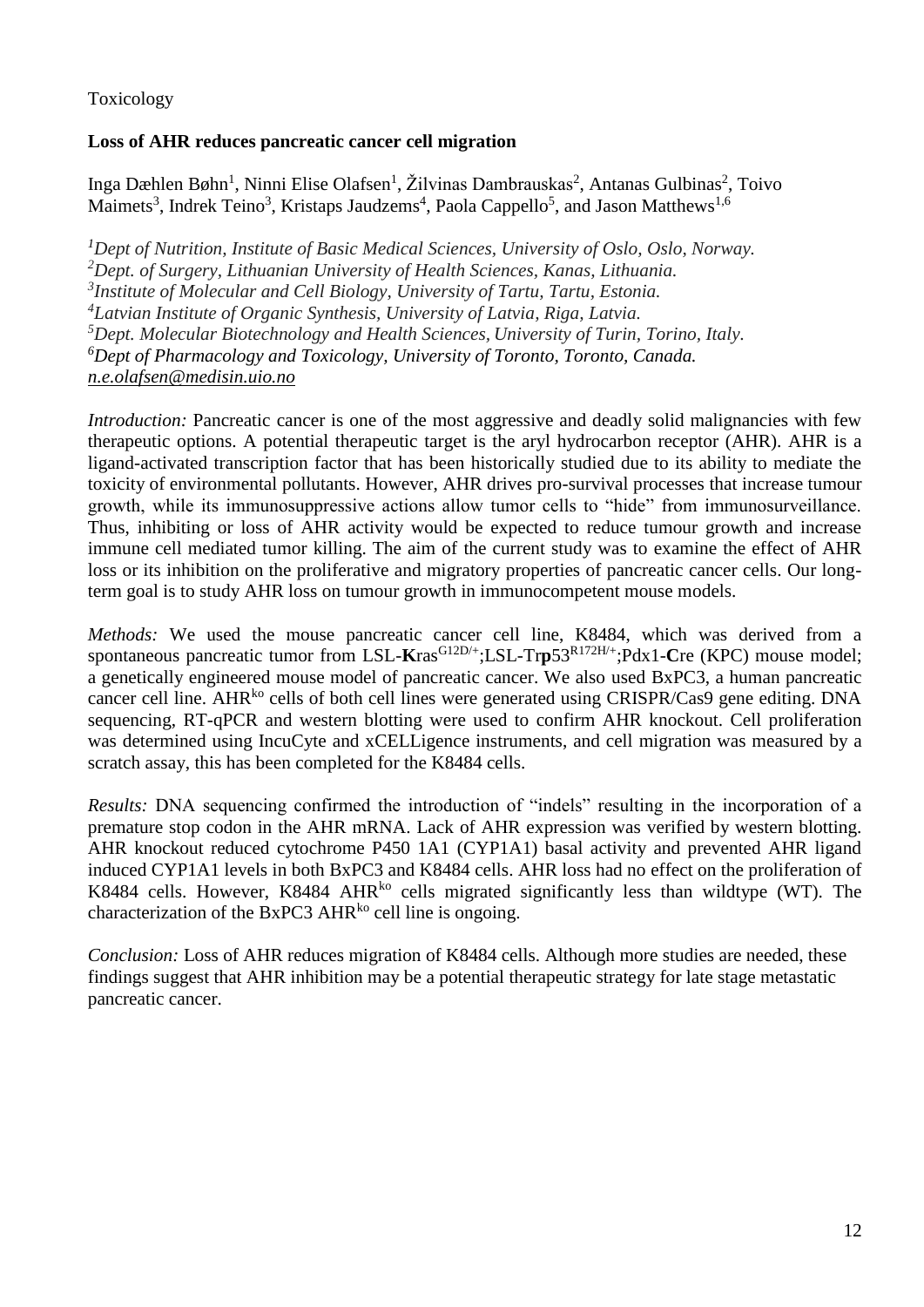# Toxicology

## **The DNA-binding domain of the Aryl hydrocarbon receptor is vital for protection against chemically induced colitis in mice.**

Karoline Alvik Hagen<sup>1</sup>, Peng Shao<sup>2</sup>, David Hutin<sup>2</sup>, Carolyn Baglole<sup>3</sup>, Denis M. Grant<sup>2</sup>, and Jason Matthews<sup>1,2</sup>

*Department of Nutrition, Institute of Basic Medical Sciences, University of Oslo, Oslo, Norway. Department of Pharmacology and Toxicology, University of Toronto, Toronto, Canada. Departments of Medicine, Pathology & Pharmacology & Therapeutics, McGill University, Montreal, Canada.*

*k.a.hagen@medisin.uio.no*

#### *Introduction*

The aryl hydrocarbon receptor (AHR) is a transcription factor best known as a mediator of the toxic responses of environmental pollutants. AHR, however, is now recognized as an essential gatekeeper integrating metabolic signals to promote immunosuppression, regulate immune cell function and inflammation. In the gut, the AHR functions to maintain a healthy intestinal environment by reducing inflammation. AHR regulates its target genes through direct DNA binding to aryl hydrocarbon response elements (AHRE) but also through tethering to other transcription factors in a DNA-binding independent manner, many of which regulate inflammatory responses. However, it is not known if AHR's anti-inflammatory role in the gut requires its ability to bind to AHREs. To test this, we determined the sensitivity of *Ahrdbd/dbd* mice, a genetically modified mouse line that express an AHR protein that is incapable of binding to AHREs, to dextran sulfate sodium (DSS)-induced colitis(Poland and Knutson 1982).

#### *Methods*

*Ahrdbd/dbd* mice (Bunger et al. 2008) were exposed to 2% DSS in their drinking water for 6 days before being switched to normal water and monitoring them for an additional 7 days. Body weight and disease index score was measured daily, RNA was isolated from colon tissue and changes in gene expression were measured by RT-qPCR, histological staining of the distal colon was done and inflammatory cell infiltration was determined.

## *Results*

The *Ahrdbd/dbd* mutant mice have increased sensitivity to DSS-induced colitis compared with *Ahr+/+* mice. *Ahrdbd/dbd* mice exposed to 2% DSS exhibited severe symptoms of intestinal inflammation compared with *Ahr+/+* mice*.* None of the *Ahrdbd/dbd* mice survived the 2% DSS exposure. On day 6, the *Ahrdbd/dbd* mice had severe body weight loss, shortening of their colon length, higher disease index scores, enlarged spleens, and increased expression of several inflammation genes, including interleukin 1b (*Il-1b*), *Il-6*, *Il-17*, C-x-c motif chemokine ligand 1 (*Cxcl1*), *Cxcl5* and lipocalin-2.

## *Conclusion*

Our findings demonstrate that *Ahrdbd/dbd* mutant mice are very sensitive to DSS-induced colitis and are therefore phenotypically similar to Ahr<sup>-/-</sup> mice in this response. Our data show that AHR's DNAbinding domain and ability to bind to AHREs is required for it to reduce inflammation and maintain a healthy intestinal environment.

## *References*

Bunger, M. K., E. Glover, S. M. Moran, J. A. Walisser, G. P. Lahvis, E. L. Hsu, and C. A. Bradfield, 2008, *Toxicol Sci*, 106, 83-92.

Poland, A., and J. C. Knutson, 1982, *Annu Rev Pharmacol Toxicol*, 22, 517-54.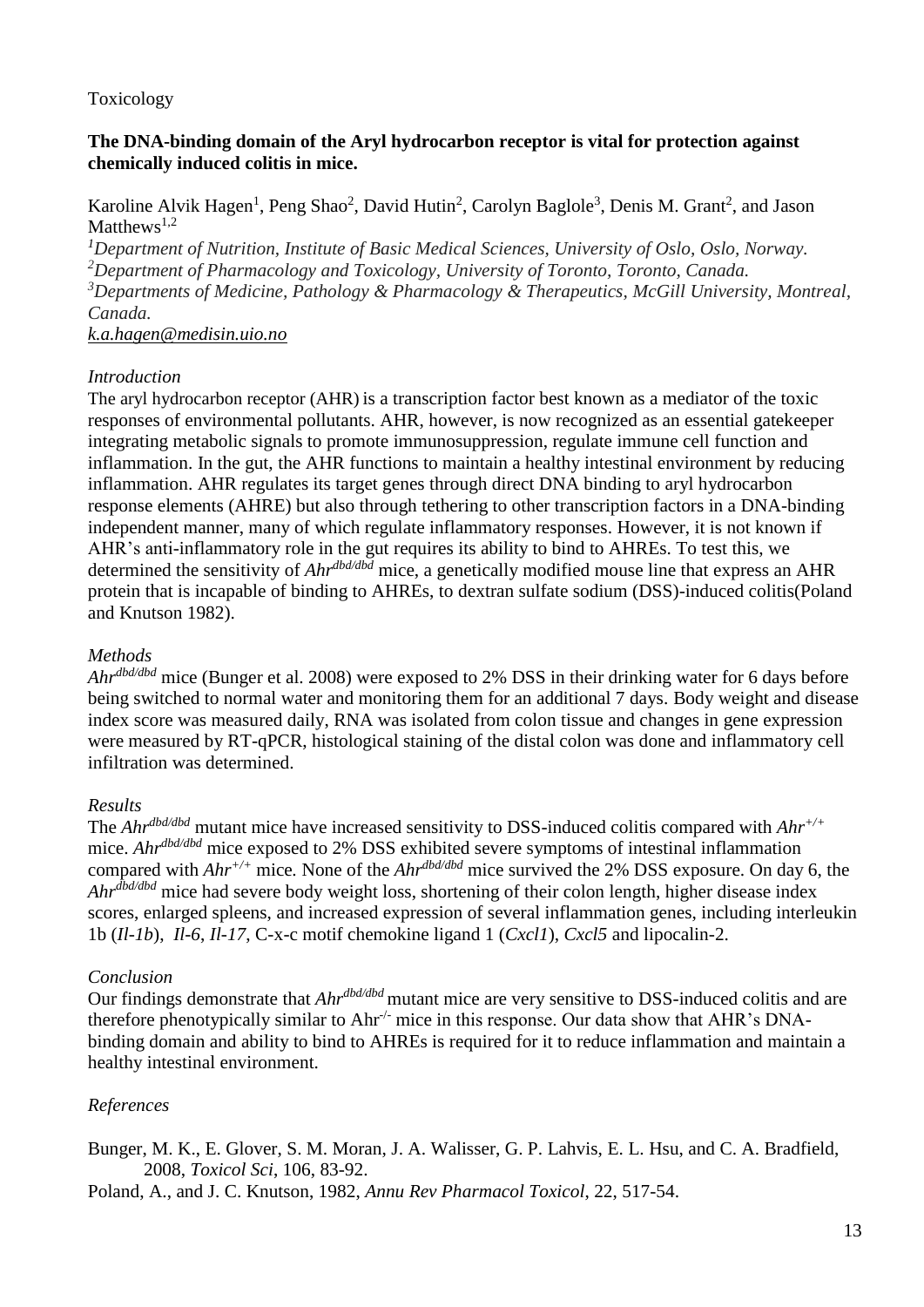Klinisk farmakologi

#### **Short- and long-term effects of body weight, calorie restriction, and gastric bypass on CYP1A2-, CYP2C19-, and CYP2C9 activity**

Kine Eide Kvitne<sup>1</sup>, Veronica Krogstad<sup>1</sup>, Christine Wegler<sup>2,3</sup>, Line Kristin Johnson<sup>4</sup>, Marianne K. Kringen<sup>5</sup>, Markus Herberg Hovd<sup>1</sup>, Jens K. Hertel<sup>4</sup>, Maria Heijer<sup>7</sup>, Rune Sandbu<sup>4</sup>, Eva Skovlund<sup>9</sup>, Per Artursson<sup>10</sup>, Cecilia Karlsson<sup>11</sup>, Shalini Andersson<sup>13</sup>, Tommy B. Andersson<sup>3</sup>, Jøran Hjelmesæth<sup>4</sup>, Anders Åsberg<sup>1,15</sup>, Rasmus Jansson-Löfmark<sup>3</sup>, Hege Christensen<sup>1</sup>, Ida Robertsen<sup>1</sup>

*<sup>1</sup> Section for Pharmacology and Pharmaceutical Biosciences, Department of Pharmacy, University of Oslo*

*<sup>2</sup> Department of Pharmacy, Uppsala University*

*<sup>3</sup> DMPK, Research and Early Development, Cardiovascular, Renal and Metabolism, BioPharmaceuticals R&D, AstraZeneca*

*<sup>4</sup> The Morbid Obesity Center, Vestfold Hospital Trust*

*<sup>5</sup> Center for Psychopharmacology, Diakonhjemmet Hospital, Oslo, Norway*

*<sup>6</sup> Department of Health Sciences, OsloMet - Oslo Metropolitan University, Oslo, Norway*

*<sup>7</sup> Clinical Pharmacology & Safety Sciences, BioPharmaceuticals R&D, AstraZeneca*

*<sup>8</sup> Department of Surgery, Vestfold Hospital Trust, Tønsberg*

*<sup>9</sup> Department of Public Health and Nursing, Norwegian University of Science and Technology, NTNU*

*<sup>10</sup> Department of Pharmacy and Science for Life Laboratory, Uppsala University*

*<sup>11</sup> Late-stage Development, Cardiovascular, Renal and Metabolism, BioPharmaceuticals R&D, AstraZeneca*

*<sup>12</sup> Department of Molecular and Clinical Medicine, Institute of Medicine, Sahlgrenska Academy, University of Gothenburg <sup>13</sup> Research and Early Development, Discovery Sciences, BioPharmaceuticals R&D, AstraZeneca*

*<sup>14</sup> Department of Endocrinology, Morbid Obesity and Preventive Medicine, Institute of Clinical Medicine, University of Oslo*

*<sup>15</sup> Department of Transplantation Medicine, Oslo University Hospital*

[k.e.kvitne@farmasi.uio.no](mailto:k.e.kvitne@farmasi.uio.no)

*Objective:* Roux-en-Y gastric bypass (RYGB) may influence drug disposition due to surgery-induced gastrointestinal alterations and/or subsequent weight-loss. The objective was to compare short- and long-term effects of RYGB and diet on the metabolic ratios of paraxanthine/caffeine (cytochrome P450 (CYP) 1A2 activity), 5-hydroxyomeprazole/ omeprazole (CYP2C19 activity) and losartan/losartan carboxylic acid (CYP2C9 activity), and crosssectionally compare these CYP activities with normal- to overweight controls.

*Methods:* This trial included patients with severe obesity preparing for RYGB (n=40) or diet-induced  $(n=41)$  weight loss, and controls  $(n=18)$ . Both weight loss groups underwent a 3-week low-energy-diet (<1200 kcal/day, week 0-3) followed by a 6-week very-low-energy-diet or RYGB (both <800 kcal/day, week 3-9). Follow-up-time was two years, with four pharmacokinetic investigations.

*Key Results:* Mean±SD weight-loss from baseline was similar in the RYGB group (13±2.4%) and diet group (11 $\pm$ 3.9%) at week 9, but differed at year 2 (RYGB:  $-30\pm7.0$ %, diet:  $-3.1\pm6.3$ %). From week 0-3, mean CYP2C19 activity similarly increased in both groups (RYGB: 43% [95% CI: 16, 55], diet: 48% [95% CI: 22, 60]). Mean CYP2C19 activity increased by 30% [95% CI: 2.6, 43] after RYGB (week 3-9), but not in the diet group, between-group difference: -0.30 [95% CI: -0.63, 0.03]. CYP2C19 activity remained elevated in the RYGB group at year 2. Baseline CYP2C19 activity was 2.7-fold higher in controls compared with patients with obesity, whereas no difference was observed in CYP1A2- and CYP2C9 activity.

*Conclusion:* Our findings suggest that CYP2C19 activity is lower in patients with obesity and increases following weight loss, partly mediated by RYGB. This may be clinically relevant for drug dosing. Neither body weight, RYGB, nor weight loss had any clinically significant effect on CYP1A2- and CYP2C9 activity.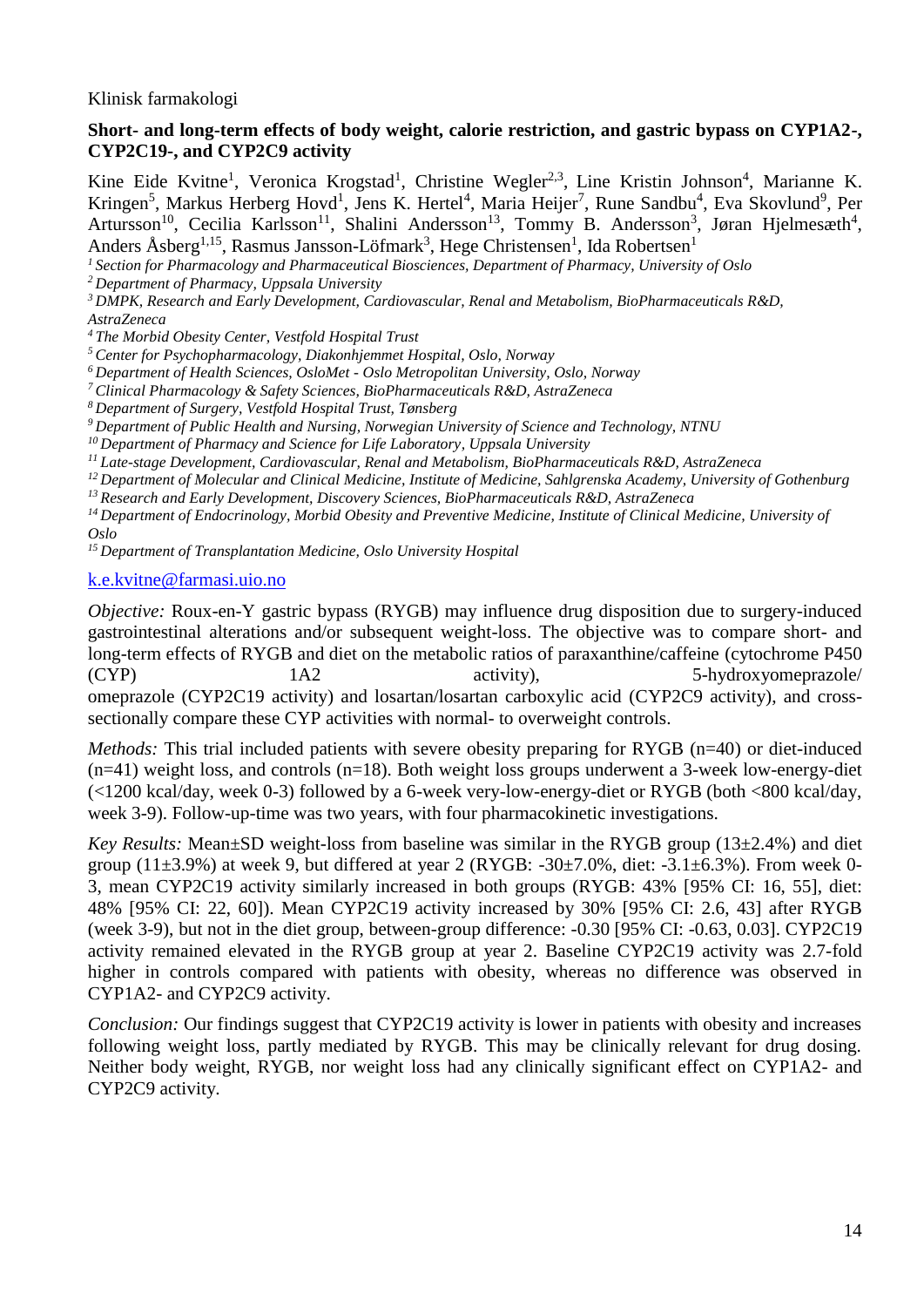## Basal farmakologi

## **Effects of chronic pharmacological activation of GC-B with CNP in a mouse model of heart failure with preserved ejection fraction**

Dulasi Arunthavarajah<sup>1</sup>, Bernadin Dongmo Ndongson<sup>1</sup>, Gaia Calamera<sup>1</sup>, Jan Magnus Aronsen<sup>2</sup>, Finn Olav Levy<sup>1</sup> and Kjetil Wessel Andressen<sup>1</sup>

*<sup>1</sup>Department of Pharmacology, Institute of Clinical Medicine, University of Oslo and Oslo University Hospital, P.O.Box 1057 Blindern, 0316 Oslo, Norway*

*<sup>2</sup>Department of Molecular Medicine, Institute of Basic Medical Sciences, University of Oslo, Oslo, Norway*

*dulasi.arunthavarajah@medisin.uio.no*

Heart failure (HF) is the most rapidly growing cardiovascular health burden world wide with nearly 50% of patients suffering from HF with preserved ejection fraction (HFpEF). Although several advances have been made in the understanding and treatment of HF with reduced ejection fraction (HFrEF), the majority of HFpEF patients lack effective treatment options. We have previously shown that activation of GC-B with CNP increases cGMP in cardiac myocytes that lead to increased removal of  $Ca^{2+}$  into the sarcoplasmic reticulum, faster relaxation and phosphorylation of titin that leads to more compliant cardiomyocytes. We therefore hypothesize that CNP increases diastolic filling that could alleviate HFpEF. We therefore wanted to investigate long-term treatment with CNP in a mouse model of HFpEF. To induce HFpEF, mice were fed a high fat (HFD) diet to induce metabolic stress, and administered an inhibitor of nitric oxide synthase (L-NAME) in the drinking water to induce hypertensive stress. Mice receiving maintenance diet (MD) were included as control.

To explore whether CNP prevents development of HFpEF, subcutaneous insertion of osmotic pumps containing either CNP or vehicle were performed in HFD+L-NAME and MD mice. Preliminary results from pilot studies revealed decreased cardiomyocyte area and septum width with mice treated with CNP, indicative of hypertrophy improvement with CNP. A non-significant trend towards decreased lung weight was also noted in the group of mice receiving CNP-treatment, suggesting reduction in lung congestion.

These preliminary results could indicate that CNP-treatment is beneficial in HFpEF.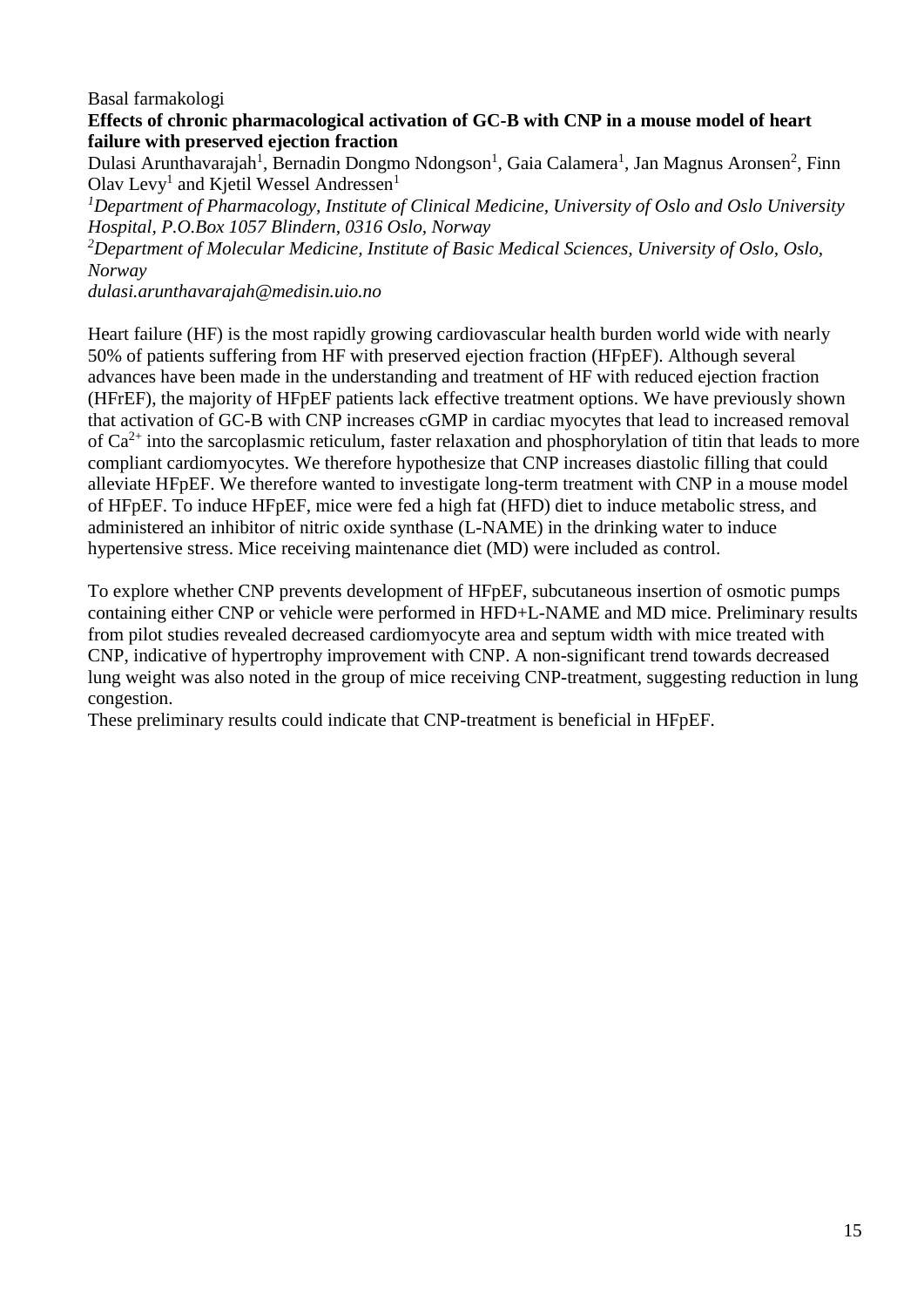## Basal pharmacology **Natural killer cell-derived extracellular vesicles as potential therapeutics for solid cancer**

Miriam Aarsund<sup>1</sup>, Yunjie Wu<sup>1</sup>, Marit Inngjerdingen<sup>1</sup>

*<sup>1</sup>Department of pharmacology, Institute of Clinical Medicine, University of Oslo <miriam.a.larsen@medisin.uio.no>*

# *Research question*

Extracellular vesicles (EVs) are natural delivery vesicles, normally released by cells for intercellular communication. We are exploiting extracellular vesicles released by NK cells (NK-EVs) as potential killer nanovesicles. Our working hypothesis is that they have unique tumor-targeting characteristics inherited by the donor cells, and that they more efficiently infiltrate solid tumors due their small size. We have recently shown that bulk EVs separated from NK cells potently kill tumor targets. Here, we asked whether there is a subset of EVs released from NK cells that are particularly enriched in cytolytic molecules, and whether these would have enhanced tumor killing capacity compared to bulk NK-EVs. *Method* 

Primary NK cells or the NK cell line NK-92 were cultured under resting or activated conditions to induce EV release. Protein content of the EVs was mapped via LC-MS/MS. Tumor cell death was measured as Caspase 3/7 cleavage, monitored in tumor spheroids via live monitoring using the IncuCyte technology. EV subsets were generated by density gradient ultracentrifugation or sizeexclusion chromatography. Both separation methods yielded 3 main fractions containing vesicles, and Western blotting confirmed presence of canonical EV markers. Essential cytolytic molecules responsible for tumor death was pinpointed via a series of shRNA knockdowns of donor NK cells. *Results* 

## Primary NK cells or NK-92 cells generated EVs with comparable ability to induce apoptosis of spheroids generated from a panel of human colon, melanoma, glioblastoma, prostate, breast, and ovarian tumor cell lines. Importantly, NK-EVs internalized into the tumor cells, and were also able to infiltrate the tumor spheroid core resulting in apoptosis. The mechanism for interaction was shown to partly involve engagement of the NKG2D ligands MICA/B expressed by sensitive tumor cells. Proteomic analysis indicated similar distribution of cytolytic proteins in EVs derived from primary NK cells or NK-92 cells. However, the analysis indicated that the EV isolate likely contained a heterogeneous mixture of vesicles derived from different intracellular sources. To address whether we could further enrich a subset of cytolytic EVs, we performed extensive proteomic profiling of EV subsets isolated through density gradient ultracentrifugation or SEC. A subset of EVs enriched in cytolytic proteins were identified, and that were more potent in inducing tumor cell apoptosis than bulk EVs.

## *Conclusion*

We propose that a subset of cytolytic EVs derived from activated primary NK cells or NK-92 cells has promising potential to infiltrate and target solid tumors.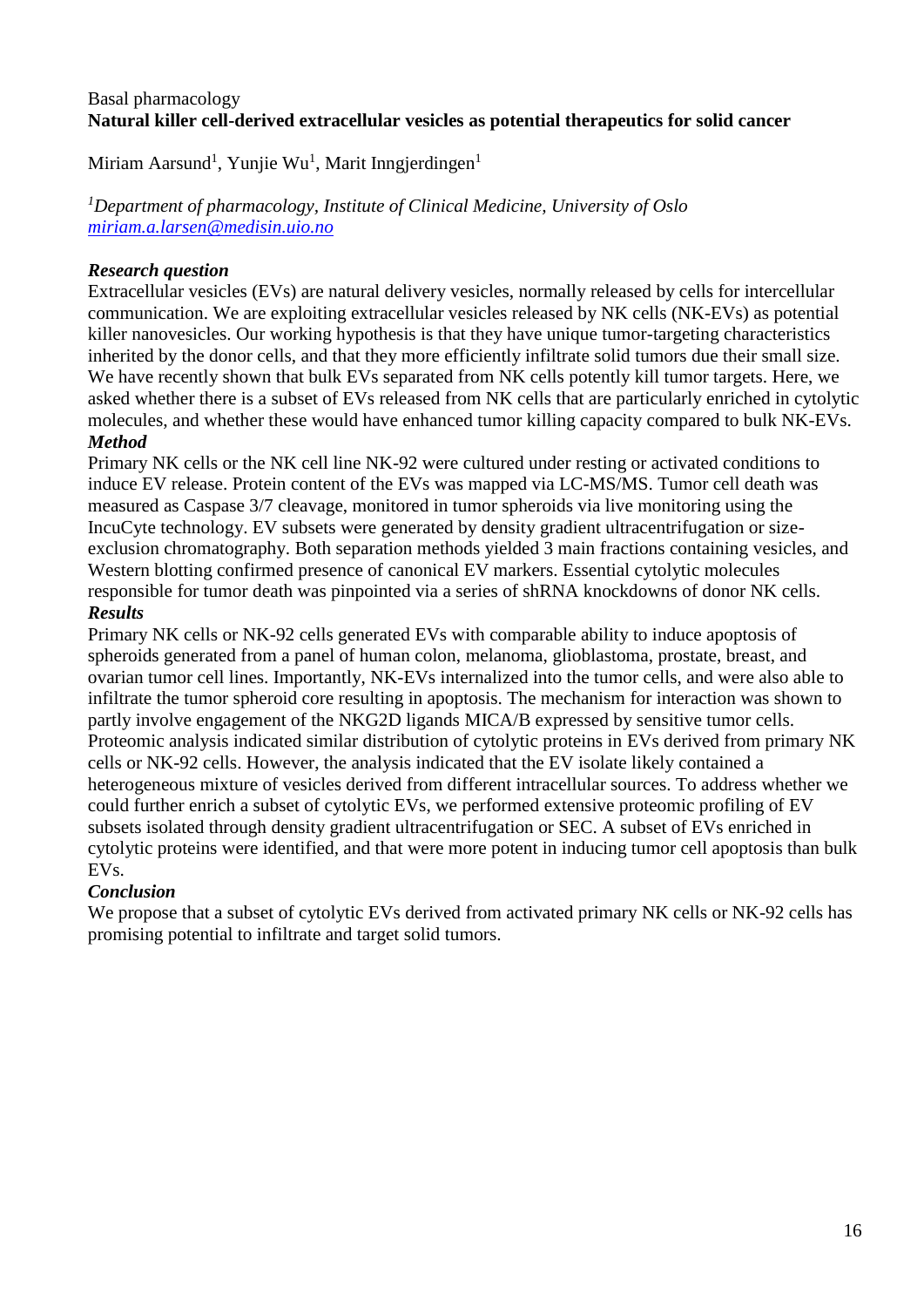Basic Pharmacology

# **Understanding novel ligand binding to the mu-opioid receptor (MOR)**

Nicole Santuccio<sup>1,2</sup>, Kjetil Wessel Andressen<sup>2</sup>, Finn Olav Levy<sup>2</sup> and Simone Ronsisvalle<sup>1</sup> *<sup>1</sup> Department of Drug Sciences, Medicinal Chemistry Section, University of Catania, Catania, Italy <sup>2</sup> Department of Pharmacology, Faculty of Medicine, University of Oslo and Oslo University Hospital, Oslo, Norway [nicole.santuccio@studium.unict.it](mailto:nicole.santuccio@studium.unict.it)*

**Background**: The opioid system consists of four main receptor classes recognized as  $\mu$  [mu],  $\delta$  [delta], *k* [kappa] and the latest discovered, *nociceptin/orphanin FQ peptide* receptor (NOP). Opioid receptors are G-protein-coupled receptors (GPCRs) that can either be activated by endogenous opioid peptides or exogenous opioid compounds such as morphine or fentanyl. Despite serious side effects, analgesics that act on opioid receptors are still considered one of the best antinociception treatments. Widespread abuse of opioids has led to the emergence of a new phenomenon known as the 'opioid epidemic'.

**Aim**: Based on the hypothesis that central analgesia with reduced side effects is obtainable by occupying a different site in the μ-opioid receptor (MOR) ligand binding domain, we wanted to characterise several μ-selective benzomorphan agonists with a peculiar pharmacological profile to examine residues involved in their MOR binding [1, 2].

**Methodology**: Specific amino acids in the MOR ligand binding domain were proposed using molecular modeling. These were mutated and mutant MOR were expressed in HEK293 cells. Radioligand binding assays were performed on membrane preparations using  $[3H]$ -DAMGO to determine affinity of benzomorphan derivatives.

**Results**: We identified five mutations in the MOR and constructed the corresponding mutant receptors. All mutant receptors bound [3H]-DAMGO. The affinities of DAMGO and one of the benzomorphan derivatives was reduced in the MOR Y3.33A and MOR Y7.43A mutants, whereas morphine binding was abolished. This suggests that some of the residues could be important in the binding pocket of the benzomorphan derivatives.

## **References**:

- 1. Ronsisvalle, S., et al., *An LP1 analogue, selective MOR agonist with a peculiar pharmacological profile, used to scrutiny the ligand binding domain.* Bioorg Med Chem, 2016. **24**(21): p. 5280-5290.
- 2. Ronsisvalle, S., et al., *Pharmacological properties and biochemical mechanisms of μ-opioid receptor ligands might be due to different binding poses: MD studies.* Future Med Chem, 2020. **12**(22): p. 2001-2018.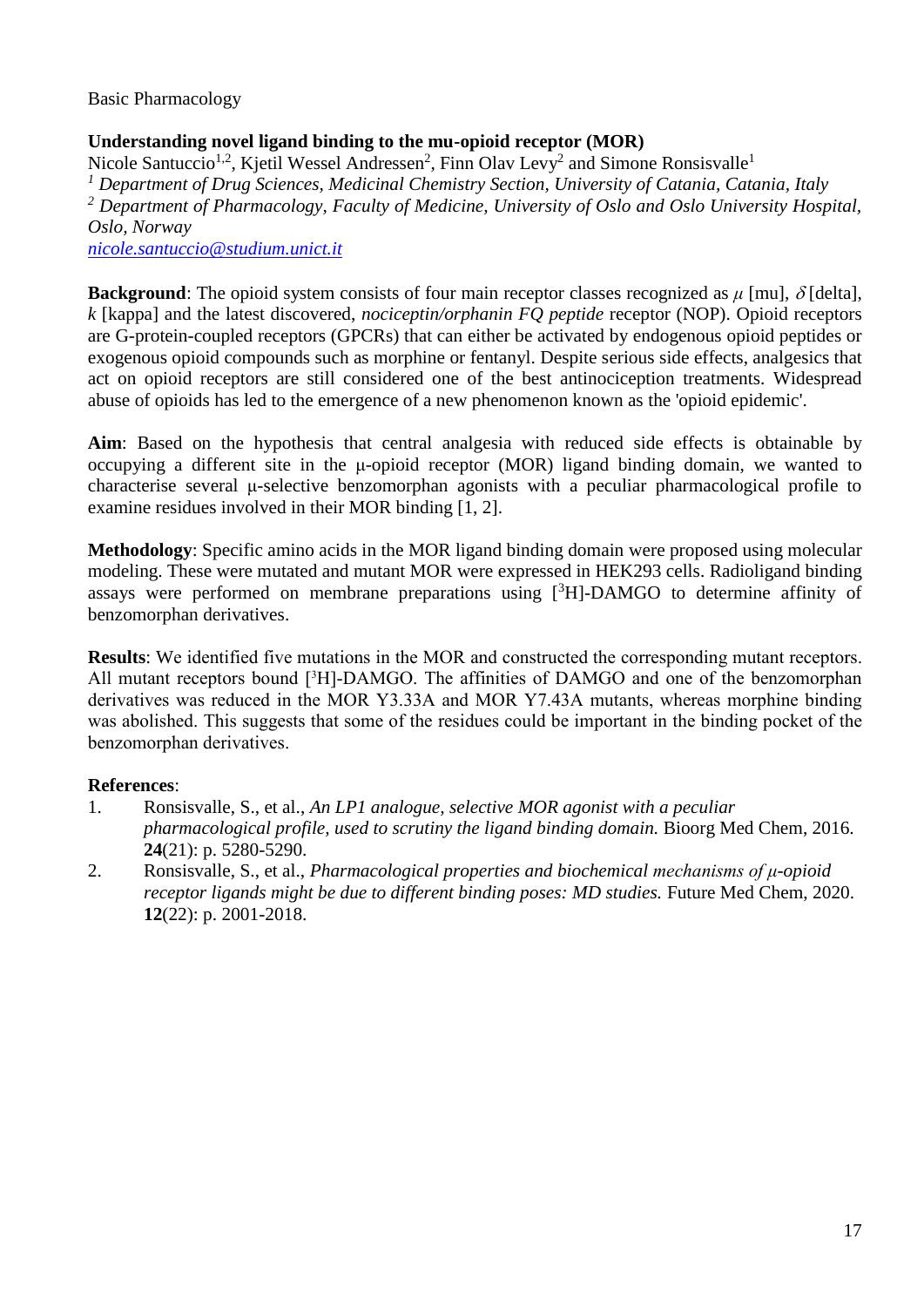#### Basic pharmacology

#### **Connections between Natriuretic Peptides and Cardiac Mitochondria**

Mette Ovesen<sup>1</sup>, Dulasi Arunthavarajah<sup>1</sup>, Gaia Calamera<sup>1</sup>, Finn Olav Levy<sup>1</sup>, Kjetil Wessel Andressen<sup>1</sup>, Lise Román Moltzau<sup>1</sup>

*<sup>1</sup>Department of Pharmacology, Institute of Clinical Medicine, University of Oslo and Oslo University Hospital*

#### *[mette.ovesen@medisin.uio.no](mailto:mette.ovesen@medisin.uio.no)*

Mitochondria are essential for cardiomyocyte function, both as main sites of ATP production and regulators of vital cellular processes. In heart failure (HF), mitochondrial function is largely impaired. This dysfunction is considered one of the main contributors to HF, and warrants further studies on mitochondria as a therapeutic target.

Drugs increasing natriuretic peptides (NPs) are currently on the market for HF treatment. The NPs (ANP, BNP and CNP) act through membrane-bound guanylyl cyclases (GCs) to generate cyclic guanosine monophosphate (cGMP) in the cytosol. Cyclic GMP subsequently activates a signaling cascade of proteins, resulting in multiple beneficial effects on the cardiovascular system. Recent work from our group has revealed an NP-induced increase in cGMP around the mitochondrial compartment, as well as a protective effect in apoptosis in cardiomyocytes. Further, it is reported that NP signaling is involved in metabolism and mitochondrial processes in other tissues than the heart. This could imply a role for NPs in cardiac mitochondrial function. In this study, we investigate whether NPs increase cGMP inside the mitochondrial matrix, the mechanism of entry, and possible effects on cardiac mitochondrial function.

Experiments were performed in H9c2 cells, a rat cardiac myoblast cell line. Our results from H9c2 cells show that stimulation with ANP and CNP resulted in an increase in cGMP using a matrix-targeted cGMP biosensor and Förster resonance energy transfer (FRET) technology. The significant FRET response indicates that NP-induced cGMP is present inside the mitochondrial matrix, which could further indicate a functional effect on the mitochondria. In order to study how cGMP is increased within the matrix, we stimulated isolated mitochondria from H9c2 cells with NPs and measured mitochondrial cGMP levels by cGMP ELISA. Our preliminary data show that ANP and CNP increase cGMP levels upon direct stimulation of mitochondria. While this suggests the presence of NP receptors in the mitochondrial membrane, further investigation is needed to support this claim. Ultimately, while further experiments are needed, the findings of this study could be of great interest in the search for targets of a novel HF therapy.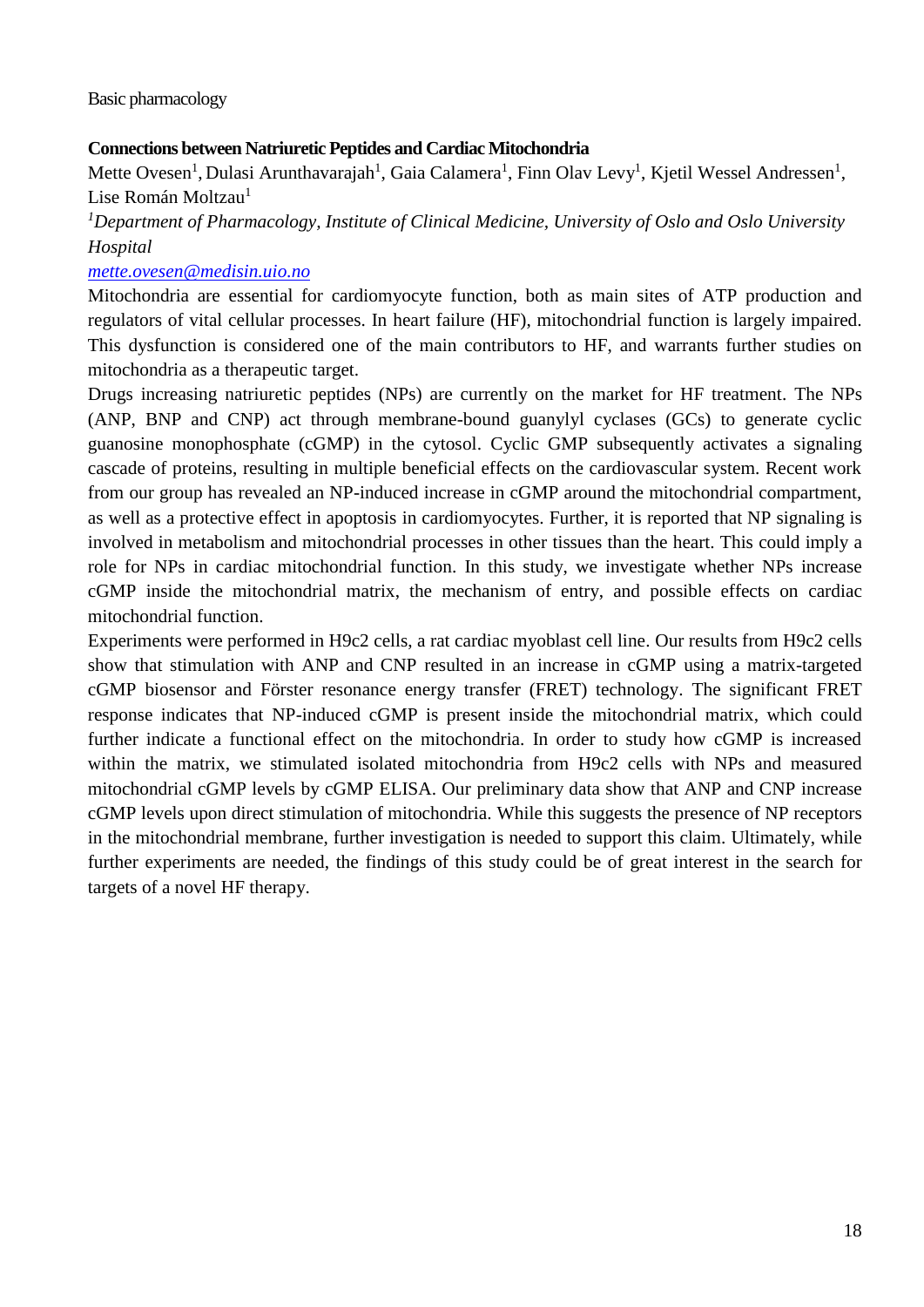Farmakologi

## **Natriuretic peptides, apoptosis and cardiac mitochondria**

Gaia Calamera<sup>1</sup>, Bernadin Dongmo Ndongson<sup>1</sup>, Dulasi Arunthavarajah<sup>1</sup>, Mette Ovesen<sup>1</sup>, Jeong Joo Kim<sup>2</sup>, Choel Kim<sup>2,3</sup>, Finn Olav Levy<sup>1</sup>, Kjetil Wessel Andressen<sup>1\*</sup> and Lise Román Moltzau<sup>1\*</sup>.

*<sup>1</sup>Department of Pharmacology, Institute of Clinical Medicine, University of Oslo and Oslo University Hospital, P.O.Box 1057 Blindern, 0316 Oslo, Norway* 

*<sup>2</sup>Department of Pharmacology and Chemical Biology, Baylor College of Medicine, Houston, TX, USA <sup>3</sup>Verna and Marrs McLean Department of Biochemistry and Molecular Biology, Baylor College of Medicine, Houston, TX, USA* 

*\*shared senior author* 

*l.r.moltzau@medisin.uio.no*

## *Introduction*

The Natriuretic peptides ANP, BNP and CNP activate transmembrane guanylyl cyclases (GC) that produce cGMP. Natriuretic peptides have beneficial effects in the cardiovascular system and have previously been shown to regulate energy metabolism. However, little is known about the direct effect of natriuretic peptides in cardiac mitochondria and possible effects on cardiomyocyte apoptosis. *Objectives*

Determine whether natriuretic peptides increase cGMP in cardiomyocytes around mitochondria and whether this alters apoptosis.

#### *Materials & methods*

Primary rat adult cardiomyocytes were cultured and apoptosis was evaluated by TUNEL staining and PARP cleavage. The involvement of the intrinsic pathway of apoptosis was determined by cytochrome c release and caspase 9 activation. To measure cGMP, we constructed a novel FRET-based biosensor and targeted this to the outer mitochondrial membrane (OMM). We measured phosphorylation of Drp1, and used Mitotracker and confocal microscopy to evaluate mitochondria elongation. *Results* 

Stimulating GC-A with ANP or GC-B with CNP reduced apoptosis and PARP cleavage, together with reduced caspase 9 activation and reduced cytochrome c release. This suggests that NPs decrease apoptosis through the intrinsic pathway that involves mitochondria. Moreover, we found that ANP and CNP could increase phosphorylation of the pro-apoptotic protein Drp1 and could induce mitochondria elongation, suggesting a protective effect. We have previously shown that GC-A-stimulation only produced modest cGMP increase using an untargeted cGMP biosensor. Here, we constructed a novel FRET-based biosensor selective for cGMP and targeted this biosensor to the OMM. Stimulation with either CNP or ANP increased cGMP locally around the mitochondria.

#### *Conclusion*

The natriuretic peptides ANP and CNP are protective against apoptosis. Our results suggests that cGMP targeting the mitochondrial outer membrane microdomain inhibits the pro-apoptotic protein Drp1, leading to mitochondrial elongation that inhibits apoptosis.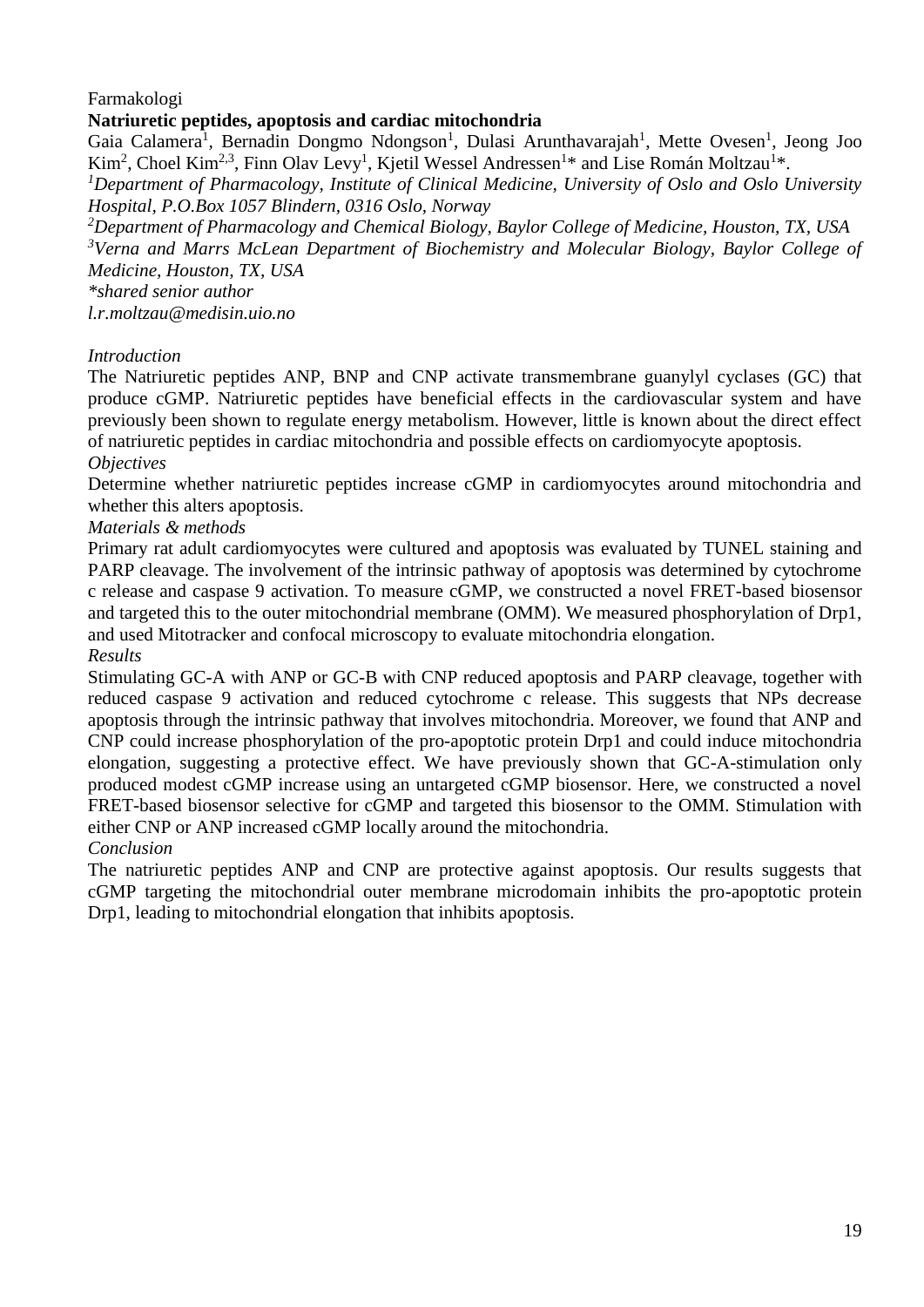## Klinisk farmakologi

## **Impact of fasting status and circadian variation on the pharmacokinetics of mycophenolate mofetil and the glucuronide metabolite in renal transplant recipients**

Ole Martin Drevland<sup>1</sup>, Ida Robertsen<sup>1</sup>, Hanne Kamilla Kveim<sup>1</sup>, Markus Herberg Hovd<sup>1</sup>, Marte Theie Gustavsen<sup>1,2</sup>, Karsten Midtvedt<sup>2</sup>, Anders Åsberg<sup>1,2</sup>.

<sup>1</sup>Department of Pharmacy, University of Oslo, Oslo, Norway <sup>2</sup>Department of Transplantation Medicine, Oslo University Hospital, Oslo, Norway *[oledre@farmasi.uio.no](mailto:oledre@farmasi.uio.no)*

*Background***:** Mycophenolate mofetil (MMF) is an immunosuppressive prodrug used for the prevention of allograft rejection. After oral administration, the prodrug is rapidly hydrolyzed to the active mycophenolate acid (MPA) which is further converted to inactive glucuronide metabolite (MPAG) via UGT enzymes. The aim of the study was twofold; to investigate the impact of fasting vs non-fasting status and circadian variation and on the pharmacokinetics of MPA and MPAG in renal transplant recipients.

*Method*: Renal transplant recipients with stable graft function treated with tacrolimus, prednisolone in addition to MMF 750 mg BID were included in this single center, prospective study. Two successive 12-hour MPA pharmacokinetic investigations (morning/evening) were performed both in a fasting  $(\pm 2)$ hours fasting rule) and non-fasting state.

*Results:* A total of 30 (22 men, 8 women, mean age  $55 \pm 16$  years) renal transplant recipients performed one 24-hour investigation and 14 of these repeated the investigation within one month (n=1188 MPA/MPAG concentrations). Following the morning dose there was a slower MPA absorption rate under non-fasting compared to a fasting state, but with similar  $AUC_{0-12}$ . Following the evening dose and in a fasting state mean MPA AUC was  $15\%$  lower (p<0.05) and the absorption rate slower compared to the morning dose  $(p<0.05)$ . Under non-fasting conditions, mean AUC was 13% lower following the evening dose  $(p<0.01)$ , but the absorption rate was faster compared to after the morning dose (p<0.05). MPAG showed a circadian variation only under non-fasting conditions with lower AUC after the evening dose  $(p<0.01)$ .

*Conclusions:* Both MPA and MPAG showed circadian variation with somewhat lower systemic exposures following the evening dose with limited clinical relevance in renal transplant recipients. Fasting vs. non-fasting conditions affect absorption rate differently, but with similar result in AUC.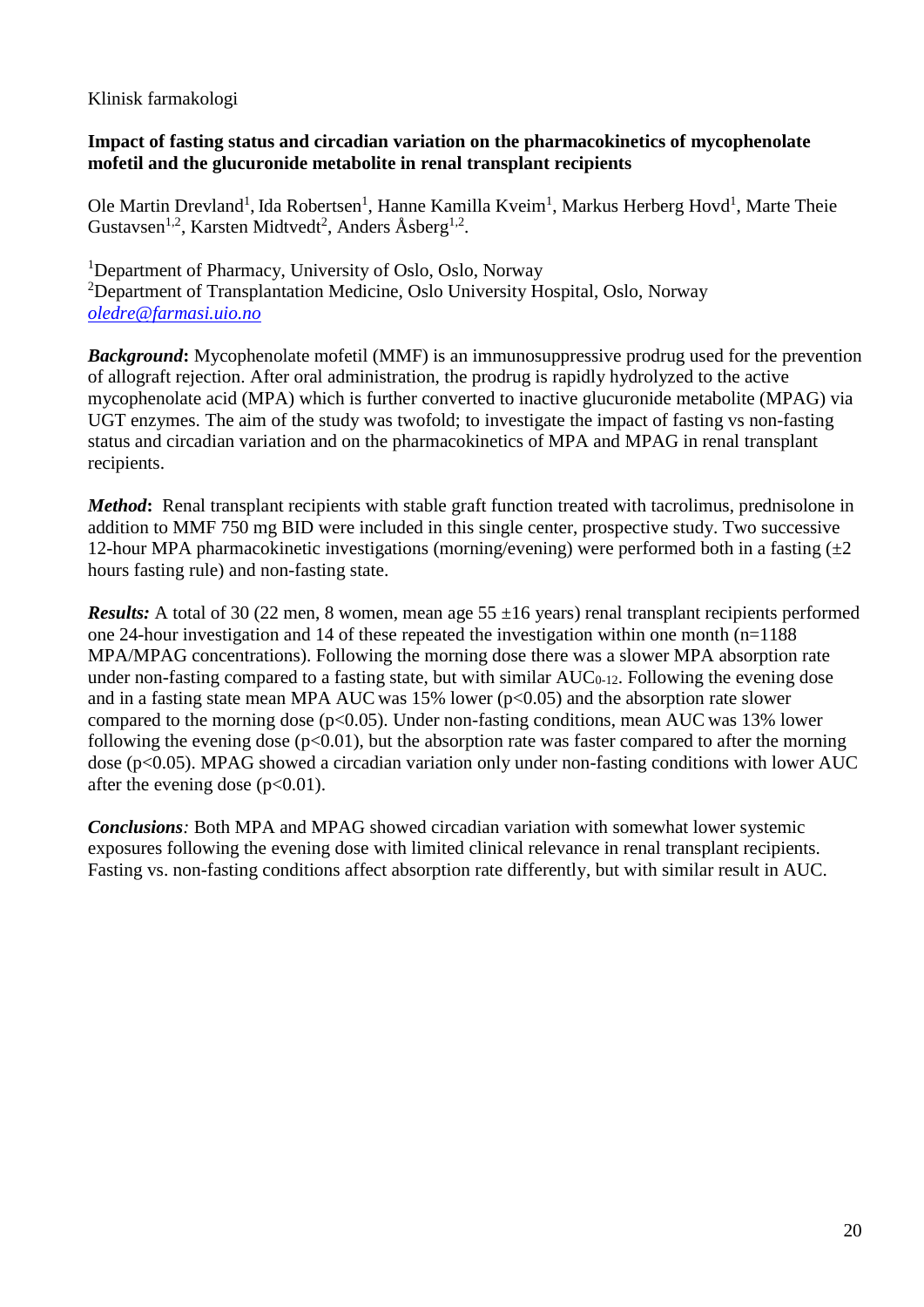## Klinisk farmakologi **Robustness of a limited sampling strategy for plasma iohexol clearance** Markus Herberg Hovd<sup>1</sup>, Ida Robertsen<sup>1</sup>, Anders Åsberg<sup>1,2</sup>

*<sup>1</sup>Section for Pharmacology and Pharmaceutical Biosciences, Department of Pharmacy, University of Oslo, PO 1068 Blindern, 0316 Oslo, Norway*

*<sup>2</sup> Department of Transplantation Medicine, Oslo University Hospital, P.O.Box 4950 Nydalen, 0424 Oslo, Norway*

#### *m.h.hovd@farmasi.uio.no*

## *Background:*

The area under the plasma concentration-time curve (AUC) is a clinically useful variable for drug exposure. Pharmacometric tools in combinations with limited sampling strategies (LSS) now allow for accurate prediction of AUC with generally few optimally timed samples in a dose interval. LSS may reduce cost and patient inconvenience compared to performing full AUC determinations. However, it is not uncommon for actual sample times to deviate from the optimal time-schedule.

#### *Method:*

A previously published LSS for an iohexol population pharmacokinetic model for the determination of measured glomerular filtration rate (GFR) in patients from 1-82 years of age with GFR between 14-149 mL/min was evaluated as an example (www.mgfr.no). The LSS consisted of four samples, which were evaluated for the following deviations: 10 minutes ( $\pm$ 6 minutes), 30 minutes ( $\pm$ 15 minutes), 2 hours  $(\pm 60 \text{ minutes})$  and 5 hours (-120 to +1140 minutes) following administration of iohexol. We simulated 300 individual profiles based on the prior joint distribution of pharmacokinetic parameters and covariates of the iohexol model.

## *Results:*

Model predictive performance was generally excellent across all datasets, with mean root-mean-square error of  $0.44\pm0.13$ %. Deviations of  $\pm6$  and  $\pm15$  minutes at the 10- and 30-minute sample point did not increase the mean relative error in GFR (MRE-GFR). For the 2- and 5-hour sample point, prematurely sampling 30 and 120 minutes before schedule increased MRE-GFR to 14.4% and 13.2%. For the 2 hour sample, a trend of reduced MRE-GFR for 5-60 minutes delayed sampling was found. Increasing the maximum sample time from 5 to 24 hours reduced MRE-GFR to 3.1%, with a linear trend in reduction of MRE-GFR between 5-1140 minutes delayed.

## *Conclusion:*

LSS often rely on a strict sample time schedule but are not commonly evaluated for deviations from optimal sample times. In this work, we present a generically applicable method for LSS-robustness evaluation.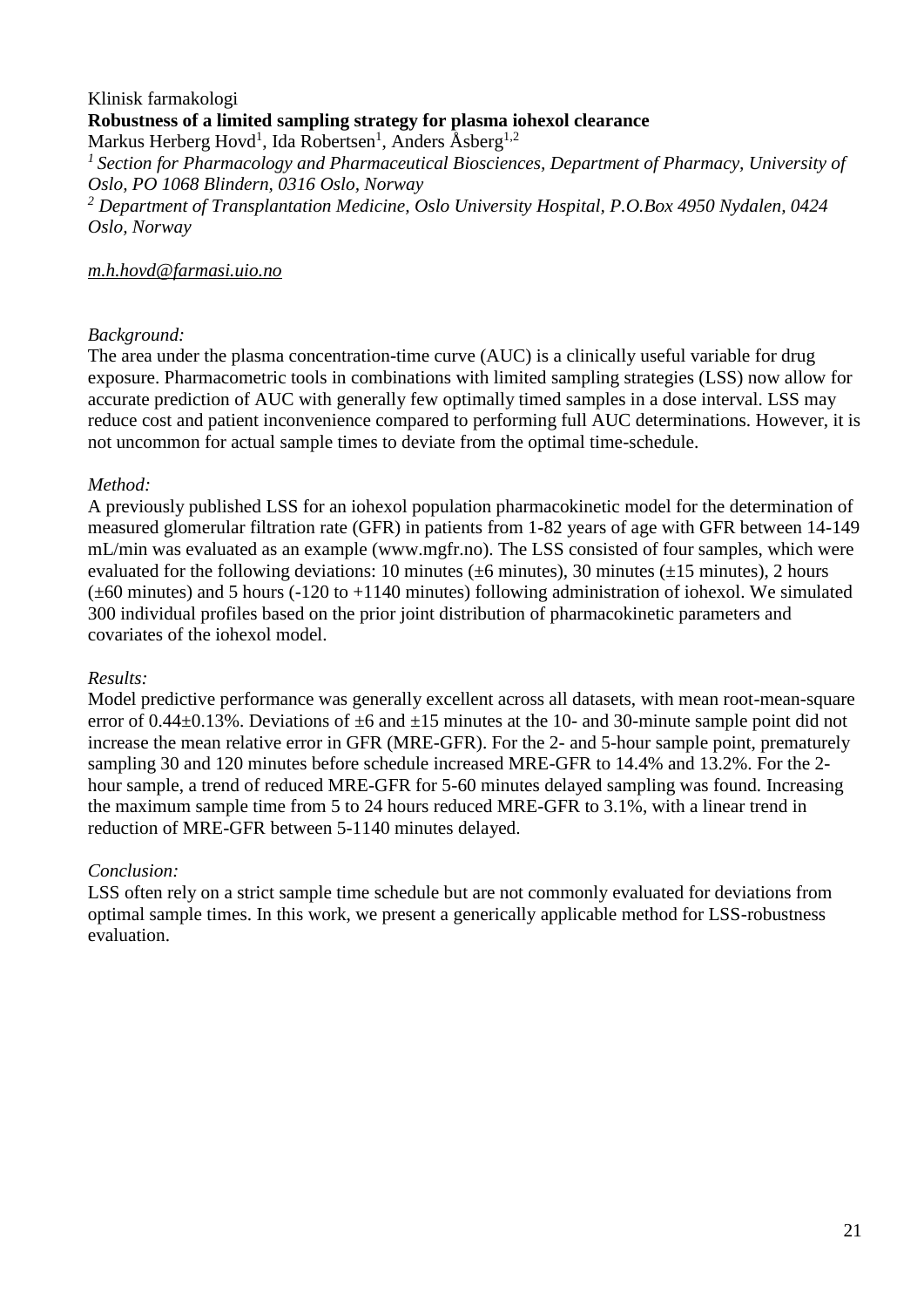#### Basal pharmacology **Regulation of legumain in energy metabolism and crosstalk between myotubes and differentiating osteoblasts**

Nimo Mukhtar Mohamud Osoble, Ngoc Nguyen Lunde, Arild C. Rustan and Rigmor Solberg *Section for Pharmacology and Pharmaceutical Biosciences, Department of Pharmacy, University of Oslo*

*n.m.m.osoble@farmasi.uio.no*

#### *Background and aims*

It is known that biochemical crosstalk by secreted mediators exist between skeletal muscle and bone due to the close location of the organs. Legumain is a cysteine protease secreted from both boneforming osteoblasts and bone-resorptive osteoclasts. Recently our research group has identified legumain in the culture media of proliferating and differentiating primary human skeletal muscle cells. Whether prolegumain can be internalized, processed, activated and regulate glucose and/or fatty acid metabolism in myotubes is not known and is the focus in this study. In addition, the effect of the endogenous legumain inhibitor cystatin E/M and conditioned media from differentiating osteoblasts on skeletal muscle cells are studied.

#### *Methods*

Myoblasts were proliferated and differentiated into multinuclear myotubes. Cells were incubated with conditioned medium containing prolegumain (from M38L cells overexpressing and secreting prolegumain) or cystatin E/M (from M4C cells overexpressing and secreting cystatin E/M) the last 2 days of the differentiation period. In addition, conditioned medium from an osteoblast-differentiating human bone marrow stromal cell line (hBMSC-TERT4) was added to the myotubes. Total protein concentration and legumain activity was measured in cell lysates, and internalization analyzed by immunoblotting. Radioactive  ${}^{14}C$ -oleic acid was used to measure fatty acid and lipid turnover and  ${}^{14}C$ -D-glucose to determine glucose metabolism.

#### *Results*

Preliminary results show that extracellular prolegumain was internalized and activated in human myotubes. Further, legumain activity was increased and promoted increased oleic acid uptake but no changes in glucose metabolism. In contrast, legumain activity was decreased after culturing with and internalization of cystatin E/M. Glucose uptake and oxidation were reduced after culturing myotubes with cystatin E/M. Moreover, myotubes treated with conditioned medium from osteoblasts differentiated for 14 days, showed increased glucose uptake and oxidation, but reduced oleic acid oxidation.

## *Conclusion*

Myotubes are able to internalize extracellularly prolegumain, which is processed to active legumain and increased fatty acid uptake. Conditioned medium from osteoblasts differentiated for 14 days increased glucose uptake and oxidation in myotubes, but reduced oleic acid oxidation. Cystatin E/M reduced glucose uptake and oxidation in myotubes. In summary, a possible biochemical crosstalk is observed between osteoblasts and myotubes, which need to be further investigated.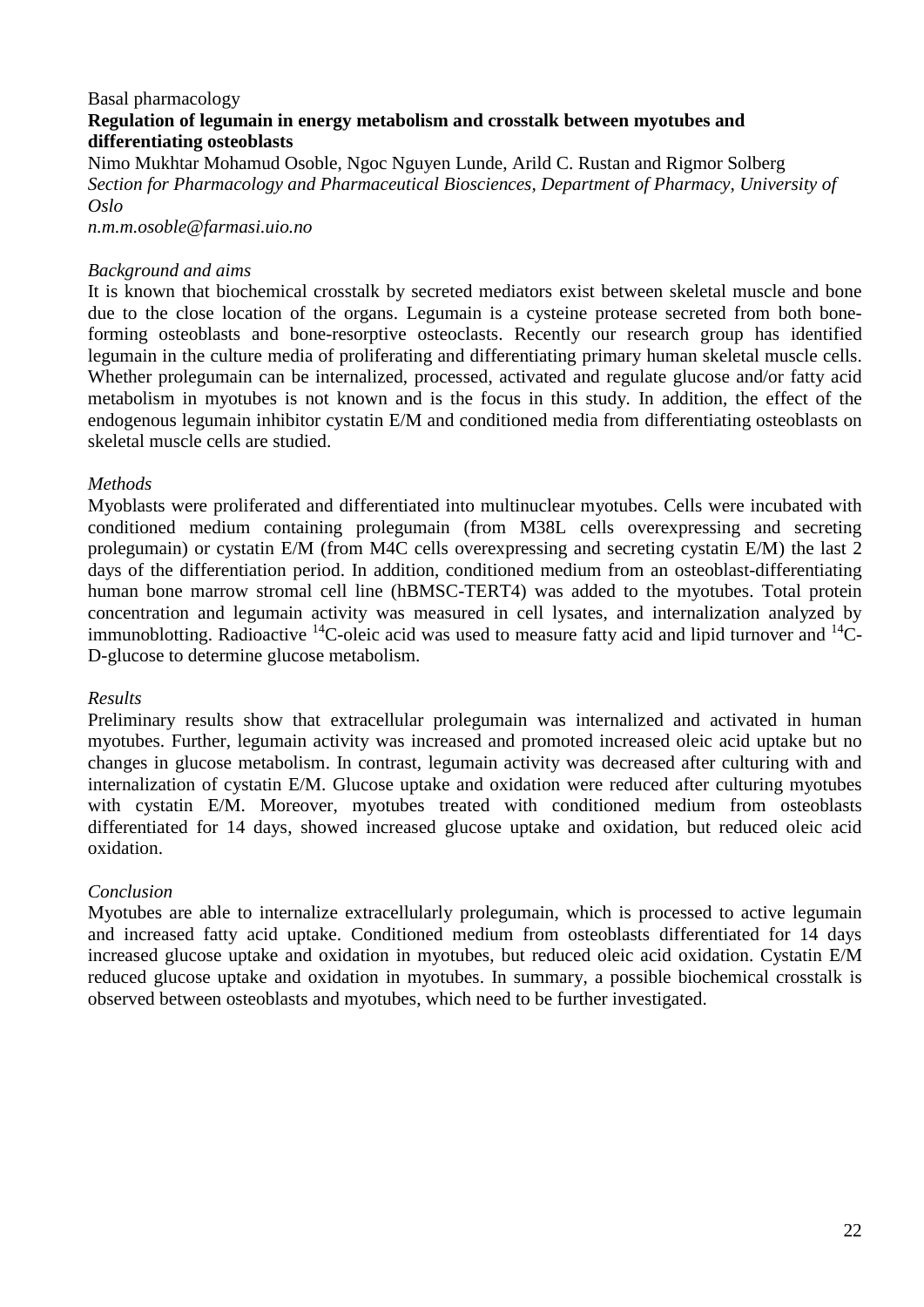# Basal farmakologi **Pectic polysaccharides from Norwegian Angelica show potent NK cell activation**

Emilie Steinbakk Ulriksen<sup>1</sup>, Hussain Butt<sup>2</sup>, Helle Wangensteen<sup>2</sup>, Kari Tvete Inngjerdingen<sup>2</sup>, Marit Inngjerdingen $1$ 

*<sup>1</sup>Department of Pharmacology, Institute of Clinical Medicine, University of Oslo, Norway 2 Section for Pharmaceutical Chemistry, Department of Pharmacy, University of Oslo, Norway [emiliesu@medisin.uio.no](mailto:emiliesu@medisin.uio.no)*

## *Problem/Pharmacological relevance/Subject*

With the advent of immunotherapies against a number of cancers and autoimmune diseases, there is a steady demand for novel medicines. New sources for discovery of potentially novel immunomodulatory compounds are therefore needed. Nature contains a large and diverse reservoir of novel compounds that can be exploited for their potential as new drugs, and exploring the pharmaceutical potential of medicinal plants used in traditional medicine is highly relevant. *Method*

We have reviewed historical records on usage of medicinal plants in Scandinavian folk medicine back to the  $17<sup>th</sup>$  century in order to discover plants containing potentially novel immunomodulating compounds. Water extracts from several candidate plants were screened in immune assays, and two species of Angelica showed potent activity against macrophages and NK cells. Usage of the Norwegian Angelica plants as remedies against the cold and upper airway infections can be traced back to the Viking age. There are two subspecies of this plant in Norway, *Angelica archangelica* subsp. *archangelica* found only in high-alpine regions, and *A*ngelica *archangelica* subsp. *litoralis* found in coastal areas. Water-extractable polysaccharides were isolated from the roots of both species, and separated into one neutral and two acidic fractions. We tested TNF-α and IFN-γ production from NK cells by ELISA, proliferation capacity via CFSE proliferation assay, receptor binding via reporter cell assays, and potential changes in NK cell phenotypes.

## *Results*

We found that the ionized fractions of both Angelica species induced NO-release from macrophages, with *A. litoralis* being slightly more potent. The effect was likely through TLR4 or TLR2. We found that the main polysaccharide fraction, as well as a pectin-enriched acidic fraction from *A. archangelica*  induced both TNF-α and IFN-γ secretion from highly purified NK cells. The compounds also induced NK cell proliferation, but had limited ability to modulate NK cell cytotoxic activity. Interestingly, polysaccharide extracts from *A. litoralis* were much less potent. Knockdown studies are underway to determine the exact sugar-binding receptor mediating the effect in NK cells.

# *Conclusion*

The historical usage of these plants against the cold and upper airway infections in combination with our discoveries of strong innate immune activating responses, could support a function in promoting viral or bacterial immune defense.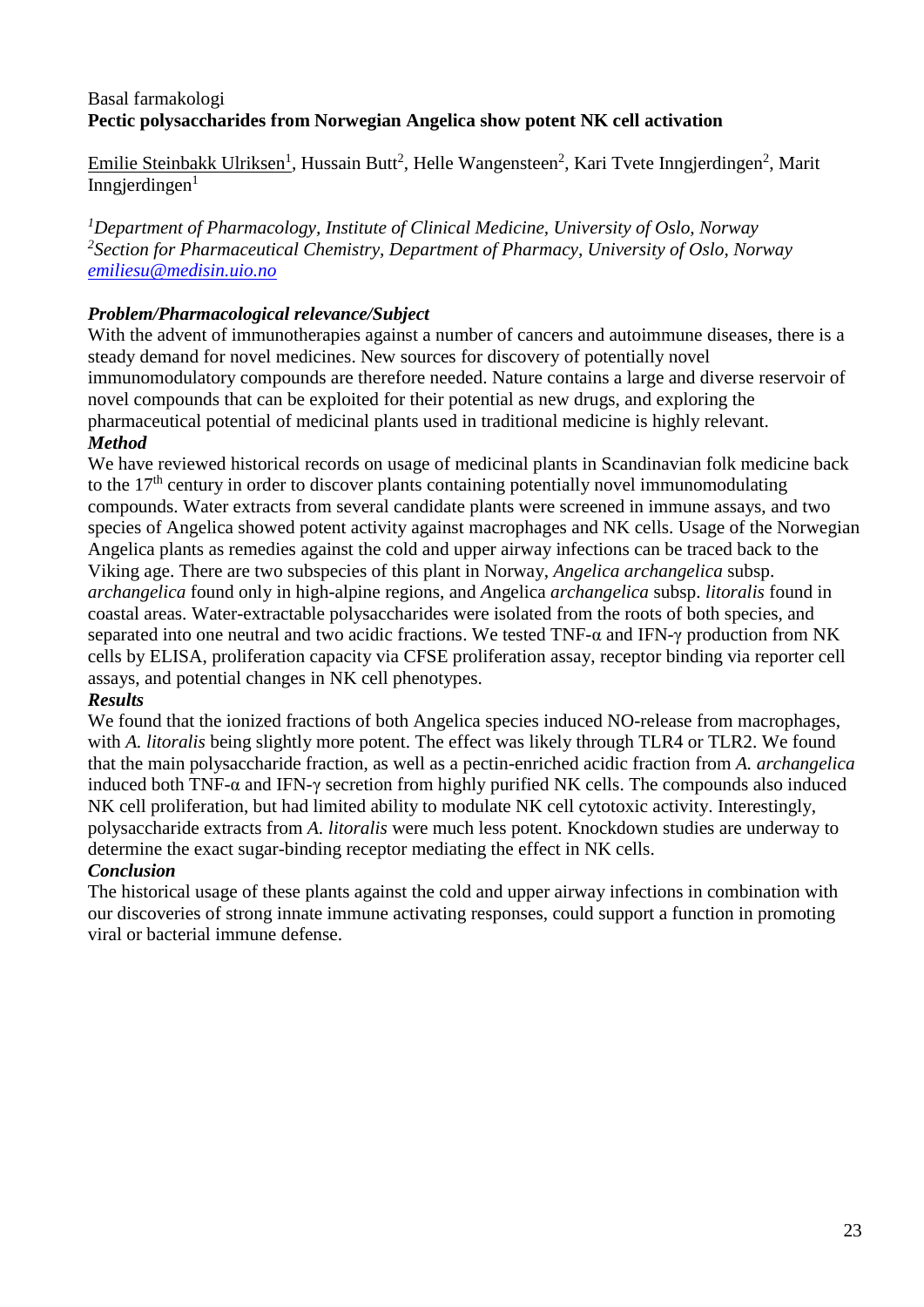## Basal Pharmacology

# **The cysteine protease legumain in type 2 astrocytes and Parkinson's disease**

Firas Alrawaf, Ngoc Nguyen Lunde, Hilde Nilsen, Cecilie Morland, Rigmor Solberg *Section for Pharmacology and Pharmaceutical Bioscience, Department of Pharmacy, University of Oslo*

*fdjafar@student.farmasi.uio.no*

#### *Introduction:*

Cleavage of proteins by proteolytic enzymes (proteases) is involved in various diseases characterized by inflammation, and uncontrolled proteolytic activity may contribute to disease development. Legumain, a cysteine protease (called δ-secretase in the brain) is involved in Parkinson's disease (PD), Alzheimer's disease, stroke, ischemia, amyotrophic lateral sclerosis and multiple sclerosis. PD is characterized by loss of dopaminergic neurons of substantia nigra, formation of Lewy bodies, and neuroinflammation. It has been reported that legumain cleaves the protein α-synuclein which leads to a subsequent formation of neurotoxic Lewy bodies. Moreover, preliminary data from our group suggests that legumain is present in reactive astrocytes in several disease models of neuroinflammation, including PD. Reactive astrocytes are involved in neuroinflammation and are classified as either neurotoxic (A1) or neuroprotective (A2), but whether legumain is selectively expressed in A1 or A2 is not known. Furthermore, it is not known whether increased levels of legumain in reactive astrocytes is an early event in (and possibly driving) neuroinflammation or neuroprotection, or whether it occurs later in the disease process. In this master project, cerebrospinal fluid (CSF) and brain sections from PD patients and controls, as well as astrocyte cultures are studied to evaluate the presence and significance of legumain in PD.

## *Methods:*

The DI TNC1 cell line of type A2 astrocytes from rat were cultured and treated with conditioned medium containing prolegumain or the legumain inhibitor cystatin E/M to study prolegumain and cystatin E/M internalization, respectively. Cell lysates were analysed by total protein measurements, legumain activity measurements and immunoblotting. Legumain in CSF samples were analysed by enzyme-linked immunosorbent assay (ELISA), while PD brain sections were analysed by immunohistochemistry (IHC).

## *Results:*

Preliminary data showed that untreated (control) rat A2 astrocytes contained active legumain. Furthermore, the cells were able to internalize and activate prolegumain, shown by increased legumain activity and a 36 kDa immunoband of mature legumain. Also, cystatin E/M was internalized and inhibited endogenous legumain activity. Legumain ELISA of CSF samples showed no difference in legumain concentration between PD and control samples. IHC of PD brain sections showed inconclusive results.

## *Conclusion:*

Type A2 astrocytes contain active legumain and are able to internalize and activate prolegumain, suggesting that legumain might play a role in these cells. Legumain concentration in CSF from PD or control subjects were not significantly different, suggesting low secretion of legumain to the CSF of PD patients. Whether legumain has a role in PD development or disease, remains to be explored.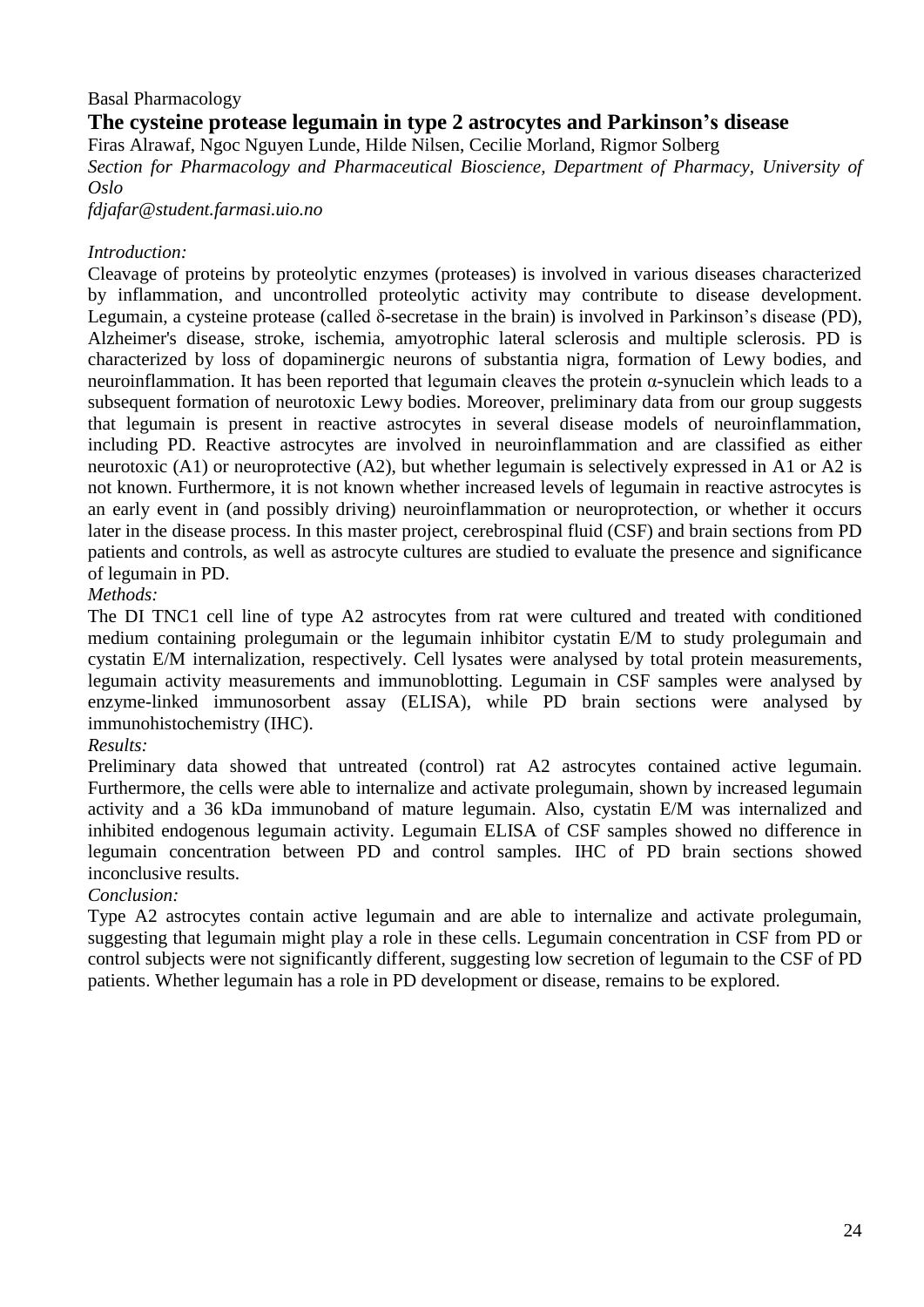#### Basal pharmacology

## **Effects of skeletal muscle cells on metabolism and regulation of the cysteine protease legumain in differentiating osteoblasts**

Alfreda Serwah Antobreh, Ngoc Nguyen Lunde, Hilde Nilsen and Rigmor Solberg

*Section for Pharmacology and Pharmaceutical Biosciences, Department of Pharmacy, University of Oslo, alfredaa@student.farmasi.uio.no*

#### *Research question*

The interplay between skeletal muscle and bone is important in regulating energy metabolism. Studies have shown that increased physical activity enhances favourable metabolic adjustments in skeletal muscle cells and is favourable for bone formation due to enhanced bone mineral density. Recent studies suggest that skeletal muscle and bone can affect each other by secreted proteins, and that disease in one organ influences the other. It is important to understand the interplay between bone and skeletal muscle to develop new drugs against diseases in these organs. Moreover, the cysteine protease legumain has been detected in conditioned media from both osteoblasts and skeletal muscle cells (unpublished data), but whether it affects cell communication is currently unknown. The aim was to study the impact of conditioned media from proliferating and differentiating skeletal muscle cells during differentiation of osteoblasts by investigating regulation of legumain, morphology and energy metabolism.

#### *Methods*

Human bone marrow derived multipotent stromal stem cells stably transfected with the human telomerase reverse transcriptase gene (hBMSC-TERT) were utilized as *in vitro* cell model. The cells were differentiated to osteoblasts for 3, 7 and 14 days and treated with conditioned media from proliferating (day 0) and differentiating human skeletal muscle cells (days 3, 5 and 7). Legumain expression was detected by immunoblotting, whereas secretion and activity were quantified using enzyme-linked immunosorbent assay (ELISA) and measurements of the cleavage of a fluorescent peptide substrate, respectively. Energy metabolism was analysed and quantified according to the substrate oxidation method, using  ${}^{14}$ C-labelled glucose or oleic acid. Total protein concentrations were also measured, and morphology studied by light microscopy.

## *Results*

Data showed that conditioned media from skeletal muscle cells caused morphological alterations in osteoblastic cells but showed no effect on legumain activity, although a slight decrease in legumain expression was observed. Metabolism studies showed that treatment with conditioned media from skeletal muscle cells during late differentiation (day 5 and 7) significantly decreased oleic acid metabolism in differentiating osteoblasts, whereas glucose oxidation seemed to be reduced after 14 days of differentiation.

## *Conclusion*

The results indicate that there is an interplay between osteoblasts and skeletal muscle communication in oleic acid and glucose metabolism, but not in legumain regulation. Skeletal muscle cells in the late phase of differentiation decreased oleic acid metabolism but tended to decrease glucose metabolism in differentiating osteoblast.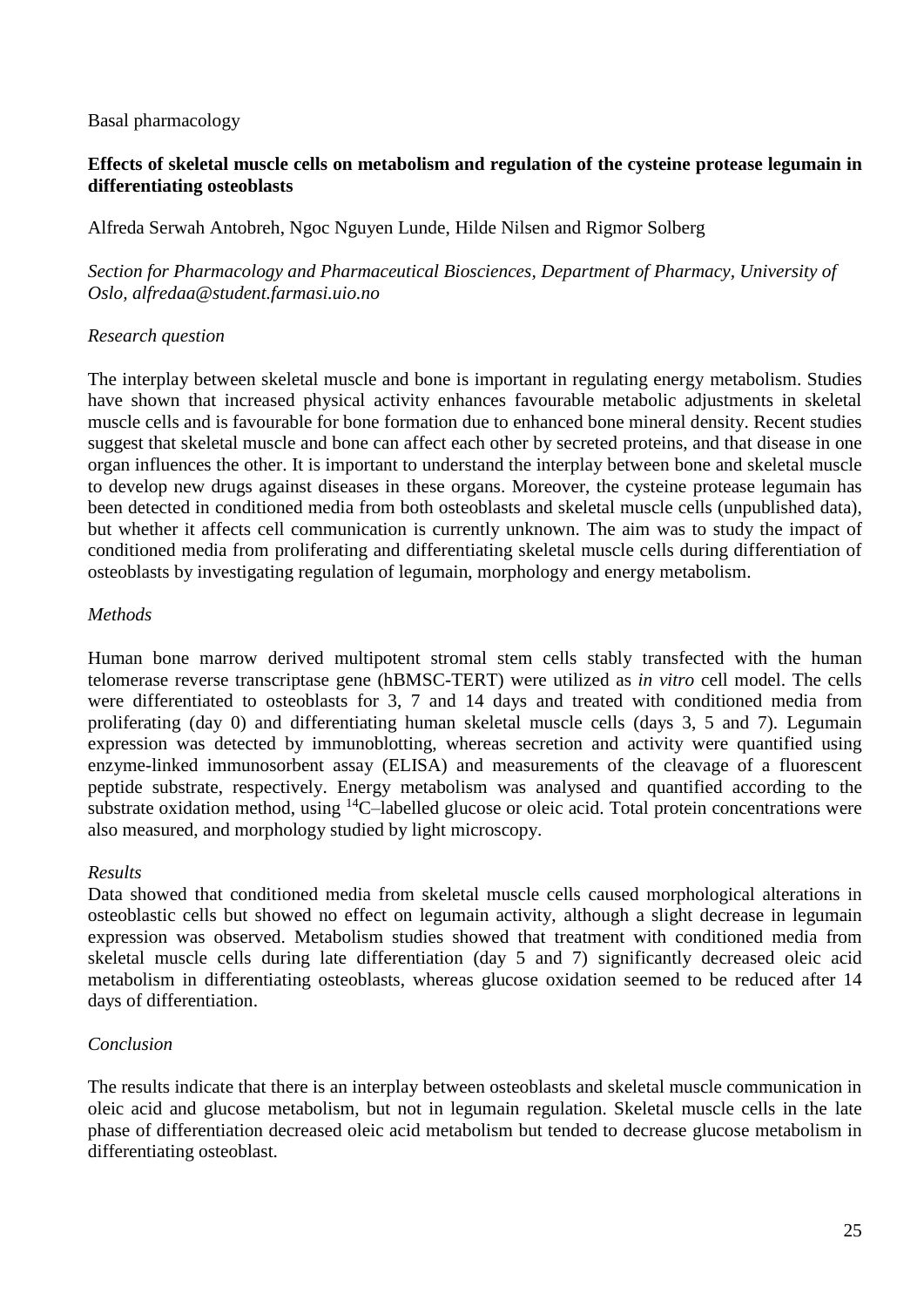#### Basal pharmacology

#### **Development of a 3D cell-model of myotubes in culture.**

Andrea Dalmao-Fernandez<sup>1\*</sup>, Aleksandra Aizenshtadt<sup>2</sup>, Hege G. Bakke<sup>1</sup>, Stefan Krauss<sup>2</sup>, Arild Chr. Rustan<sup>1</sup>, G. Hege Thoresen<sup>1,3</sup>, Eili Tranheim Kase<sup>1</sup>

<sup>1</sup> Section for Pharmacology and Pharmaceutical Biosciences, Department of Pharmacy, University of *Oslo, Norway.*

*<sup>2</sup>Hybrid Technology Hub Centre of Excellence, Faculty of Medicine, University of Oslo, Norway.*

*<sup>3</sup>Department of Pharmacology, Institute of Clinical Medicine, University of Oslo, Norway.*

\*Received funding from the European Union's Horizon 2020 research and innovation program under the Marie Skłodowska-Curie grant agreement No 801133.

*A.d.fernandez@farmasi.uio.no*

#### *Problem statement*

Skeletal muscle contributes to the whole-body energy homeostasis by readily switching between the oxidation of fatty acids and glucose, a healthy characteristic. However, the prevalence of metabolic disorders related to muscle function like obesity or type 2 diabetes (T2D) has increased in the last decades. Dysregulation of lipid metabolism has a significant impact on whole-body energy metabolism, and changing the flux in lipid metabolism could be a key to understand the impairments attributed to skeletal muscle in obesity and T2D. At present, 2D cell models have been the most used cellular models to study energy metabolism concerning obesity and related diseases. However, the transferability of the results in this type of model to *in vivo* conditions is limited. This project aimed to develop and characterize a skeletal muscle 3D cell model (spheroids) as a tool to later study impaired molecular mechanisms characteristic of metabolic disorders.

#### *Methods*

Human satellite cells were isolated and cultured in 2D 96 well plates or in 3D by natural cell aggregation in U-bottom 96 well plates. The spheroids characterization was analyzed by image analysis, luminescence and qPCR. Glucose and fatty acid metabolisms were studied using radiolabeled substrates. The functional data were normalized by protein content measured by Bradford. Morphological and statistical analyses were performed using GraphPad Prism, ImageJ, and AnaSP.

#### *Results*

The morphology analysis indicated increased spheroid compactness during the proliferation phase. However, this parameter was drastically reduced after 5-7 days of differentiation. After 10 days of culturing, the gene expressions of differentiation markers were increased, spheroid viability was not significantly modulated and hypoxia core was almost not detected. The functional data showed that the spheroids had the same glucose uptake as for 2D cells, but lower glucose oxidation. Oleic acid metabolism was also reduced in the 3D compared to the 2D cell model.

#### *Conclusion*

The spheroids had different glucose and oleic acid metabolism, however the differentiation levels and glucose uptake were similar to the 2D cells. These preliminary analyses demonstrate some initial differences that may influence the study of the metabolism and molecular parameters related to metabolic disorders in 3D cell models.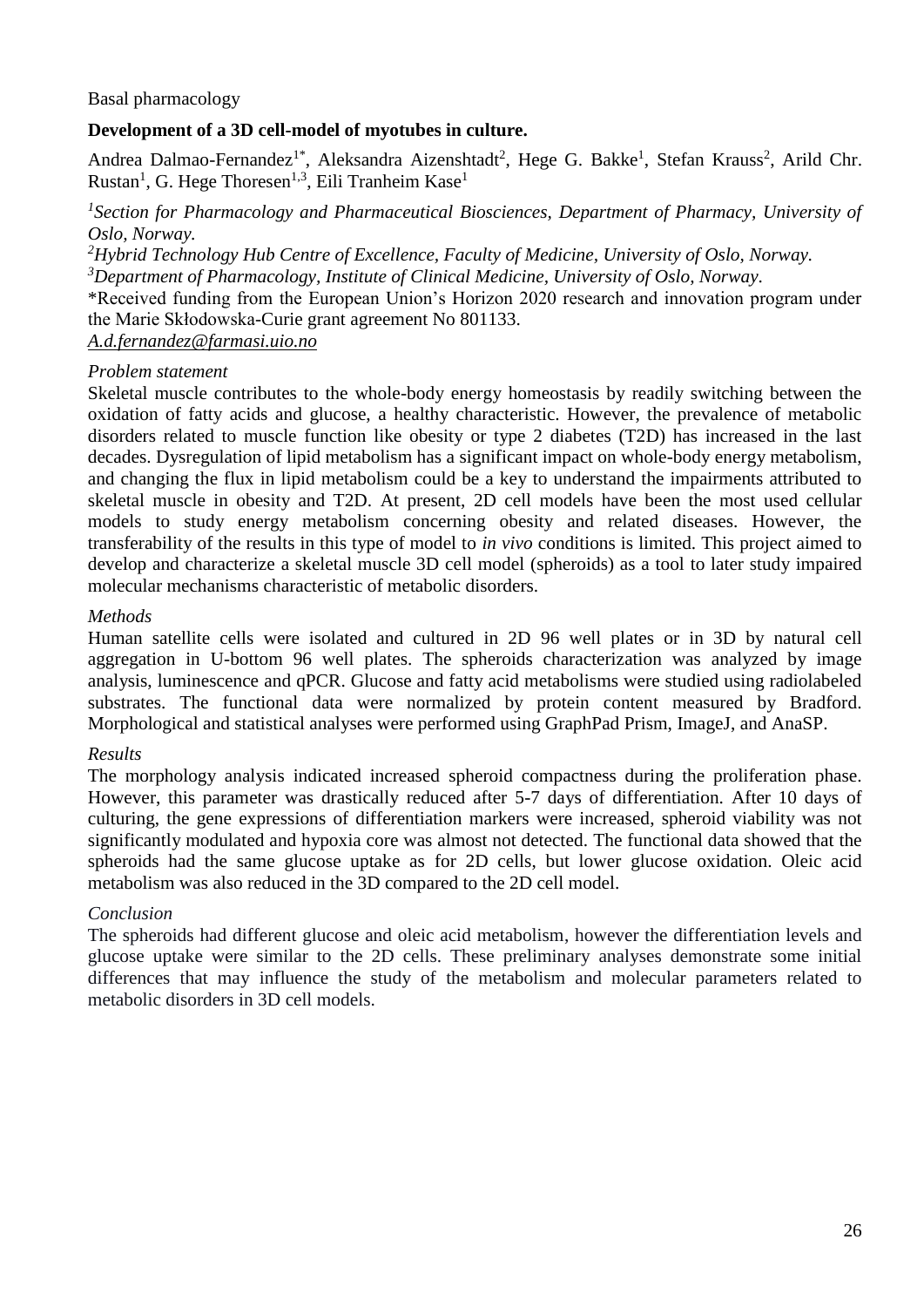# Clinical pharmacology

## **Modulation of energy metabolism by eicosapentaenoic acid in skeletal muscle cells from lean and obese individuals**

Parmeshwar B. Katare<sup>1\*\*</sup>, Andrea Dalmao Fernandez<sup>1\*\*</sup>, Abel M. Mengeste<sup>1</sup>, Håvard Hamarsland<sup>3</sup>, Stian Ellefsen<sup>3</sup>, Hege G. Bakke<sup>1</sup>, Eili Tranheim Kase<sup>1</sup>, G. Hege Thoresen<sup>1,2</sup>, Arild C Rustan<sup>1</sup>

<sup>1</sup> Section for Pharmacology and Pharmaceutical Biosciences, Department of Pharmacy, University of *Oslo, Norway*

*<sup>2</sup> Department of Pharmacology, Institute of Clinical Medicine, University of Oslo, Norway <sup>3</sup> Faculty of Social and Health Sciences, Section for Health and Exercise Physiology, Inland Norway University of Applied Sciences, Lillehammer, Norway*

*\*\*Received funding from the European Union's Horizon 2020 research and innovation programme under the Marie Skłodowska-Curie grant agreement No 801133 p.b.katare@farmasi.uio.no*

# *Introduction*

Skeletal muscle represents a large part of the body mass and is a major organ for metabolism of lipids and glucose. Various forms of lifestyle interventions that influence energy conversion and energy consumption in muscle can have an impact on regulating body weight and counteracting metabolic diseases (1). With this regard, studies have shown that intake of long-chain polyunsaturated n-3 fatty acids could have positive effects on the body's energy conversion by improving cellular function and substrate metabolism in skeletal muscle cells (2).

## *Methods*

In the present work, we have investigated the effect of the n-3 fatty acid, eicosapentaenoic acid (EPA) *in vitro* on energy metabolism in skeletal muscle cells established from obese and lean individuals. Energy metabolism in myotubes was studied using radiolabeled substrates. Protein expression was investigated using proteomics analysis.

## *Results*

Treatment with EPA increased glucose oxidation and glucose uptake in cells from obese individuals. Moreover, treatment with EPA decreased leucine fractional oxidation in skeletal muscle cells from both lean and obese individuals indicating increased incorporation of leucine into cellular protein. EPA treatment also increased oleic acid uptake and reduced fractional oxidation in skeletal muscle cells from both lean and obese.

# *Conclusion*

In conclusion, these results suggest that EPA treatment enhances energy metabolism in human myotubes, suggesting that n-3 fatty acid supplementation *in vivo* may be beneficial to improve metabolic and mitochondrial function.

## *References*

1. Argilés JM, Campos N, Lopez-Pedrosa JM, Rueda R, Rodriguez-Mañas L. J Am Med Dir Assoc. 2016;17(9):789-96.

2. Stupin M, Kibel A, Stupin A, Selthofer-Relatić K, Matić A, Mihalj M, et al. Front. physiol. 2019;10:1129.